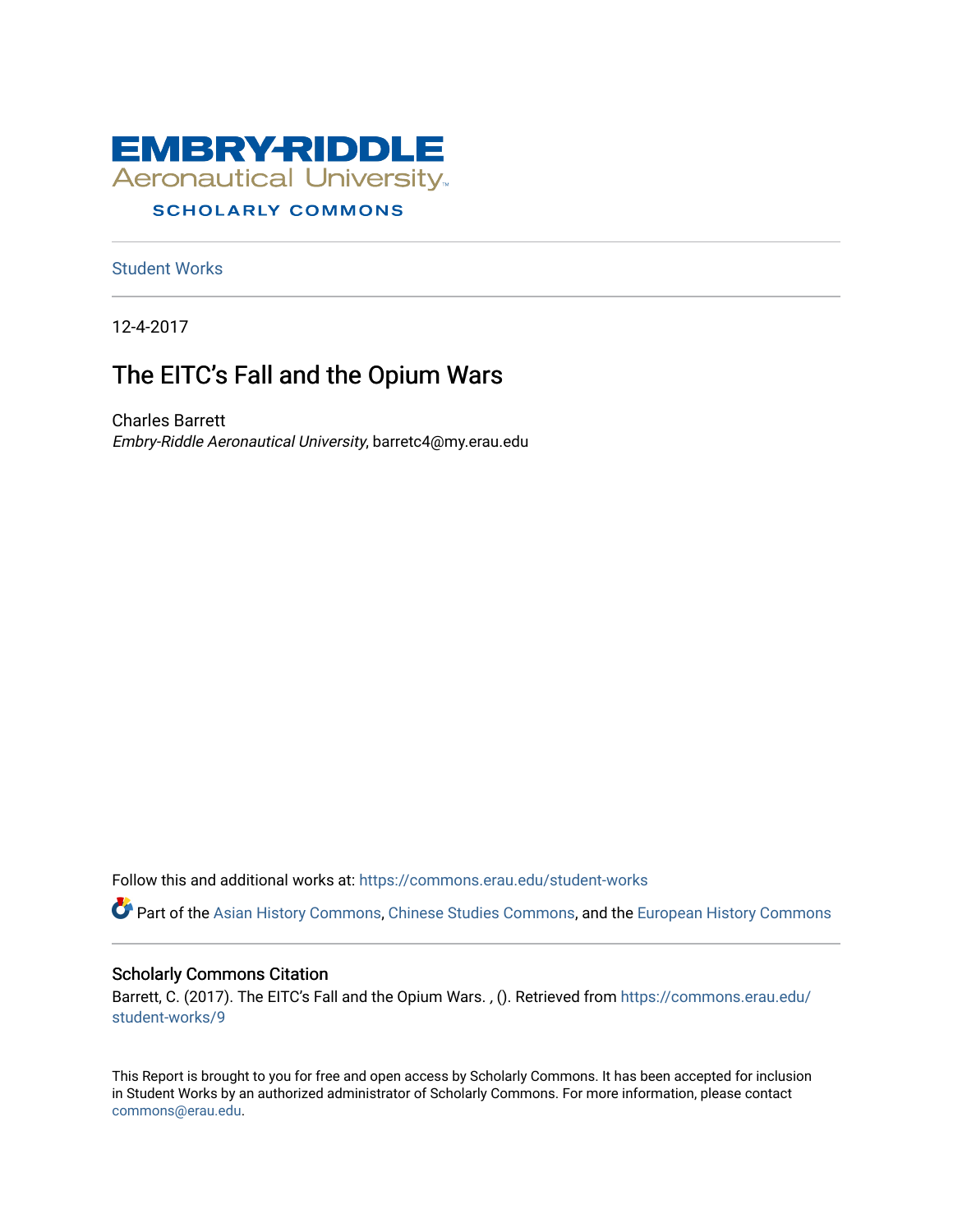The EITC's Fall and the Opium Wars

Charles R. Barrett

Embry-Riddle Aeronautical University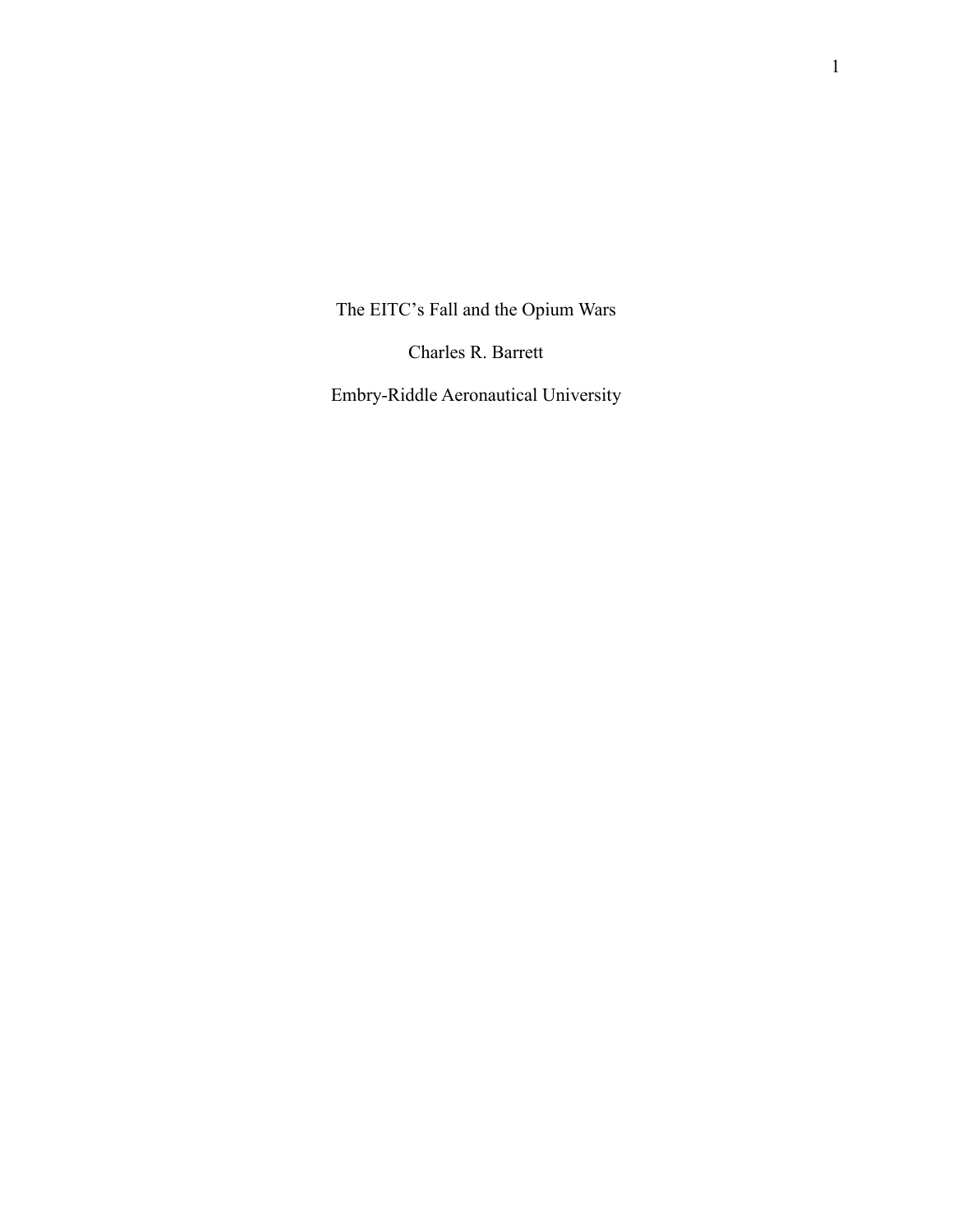#### Abstract

The East India Trading Company (EITC) was one of the first companies to establish a monopoly over goods traded around the world. The EITC spread goods that were typically only found where they originated, such as tea, spices, and opium.

The Chinese had access to poppy before the EITC began importing it, and when China levied a ban on opium being imported China, the EITC ignored it and continued to profit off China's opium addiction. The EITC, and Britain, saw the ban, and the actions taken by China to enforce the ban, as an act of war and reacted as such. This then lead to the first of the two Opium Wars. With the conclusion of each war, the EITC gained more access to open trade in China through the Treaty of Nanjing (First Opium War) and then the Treaty of Tianjin (Second Opium War).

While the Opium Wars did not lead to the fall of the EITC directly, the abuse shown to the Chinese people through the treaties that China was forces to sign at the end of both wars most definitely started it. A revolt broke out in the opium fields of India among the enslaved people there, and instead of the EITC giving into their demands, the EITC slaughtered them. This lead to Britain refusing to renew the EITC's contracts of the monopolies that they held: first their foothold of trade control in Asia, more specifically China, and second their monopoly of the opium trade in India. This dried up the EITC's resources as far as money, and ultimately led to their disbandment in 1857.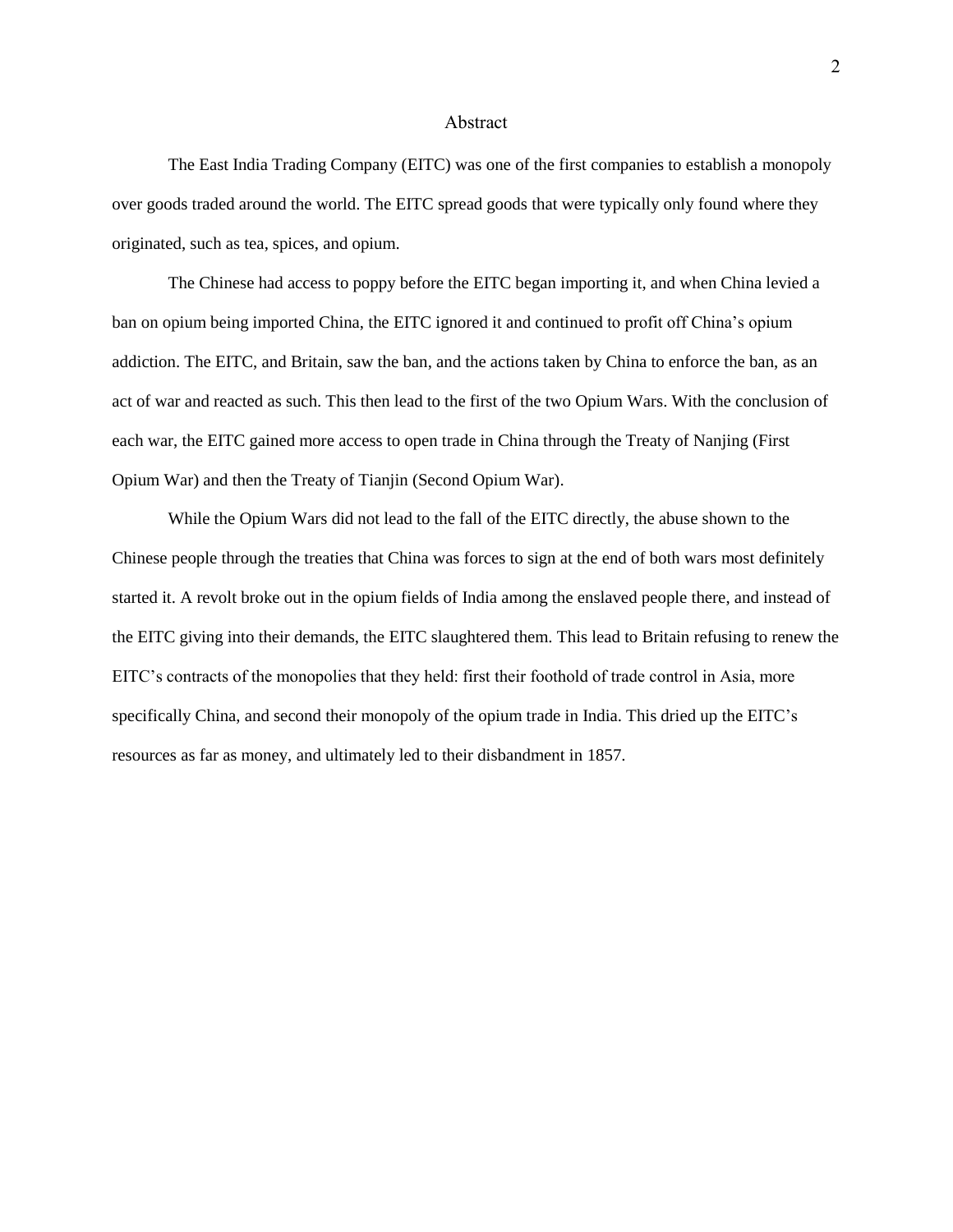### **Introduction**

The East India Trading Company (EITC) was once one of the most powerful companies in the world. Formed at the turn of the  $17<sup>th</sup>$  Century, "[it] went on to become one of the most successful traders in the world dealing with India, China, Indonesia, Malaysia, Japan and Persia. It was responsible for introducing everyday items such as tea, porcelain, chintz and curry powder to Europe and was granted monopoly privileges on its Asian trading" (Simpson, 2002). By the time it was disbanded it was its own quasi-state, established by the four DIME power elements in countries around the world, with a military second only to the British. With all the military power and the mass amount of trade that the EITC carried out over the course of a century, several conflicts arose. Of these, the most notable are the two Opium Wars that were fought between the EITC and China; with the EITC being disbanded less than fourteen years later, one must ask the question: Did the Opium Wars lead to the fall of EITC? Historians have often explored what lead to the fall of the EITC, however few have linked the Opium wars to the fall of this once great company. Bridging this gap may lead to a better understanding of how much influence the EITC had in the world at the time, and how the effects of the of the actions of the EITC are still resonating today.

#### **Literature Review**

Historians like Jeffrey Wasstersrom, Pamela Crossley, P.J. Marhsall and Christopher Bayly have linked the Sepoy Mutiny and Boxer's Rebellion to what lead to the fall of the EITC (Bayly & Harper, 2005). This is an unfortunate oversight. In order to properly understand the power dynamics in the region, we must go further back. In doing so, we need a systematic understanding of social power provided through DIME.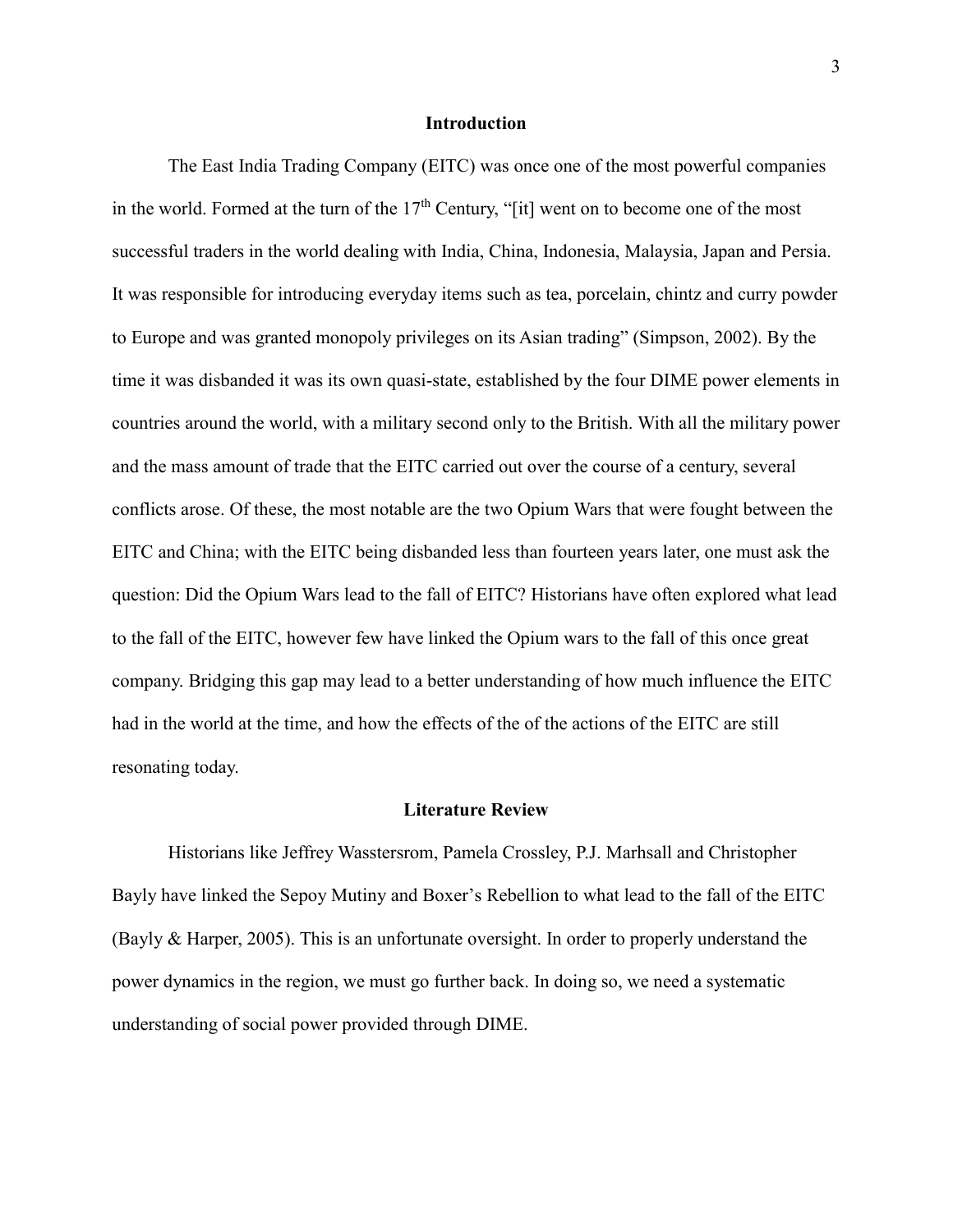Statehood is understood and recognized once four power models are established. These four power models are: Diplomatic, Information (Intelligence), Military and Economical (DIME) (Hartey, 2010; Howard, 2012; Kozloski, 2009). These four elements of power are what is needed for a nation-state to be recognized as a sovereign state by other governments. These power models are essential to a nation-state because if one element fails, then so does the rest. Without

diplomatic relations, a nation cannot properly function as a world player, without informational the nation would be left in the dark to what is going on in the rest of the world, without the military aspect the state could easily be crushed by a foreign power



and without the economic aspect then the nation has no means of acquiring money or funds for the other three elements.

These four elements of power also "represent the actions that a nation can take to change [a] state" (Hartley, 2010). In this, the EITC thrived. Not only did they establish several nationstates themselves, but they used these four elements of power to influence change in many states during their time, and even managed to force a once reclusive nation to open its ports and boarders to western trade.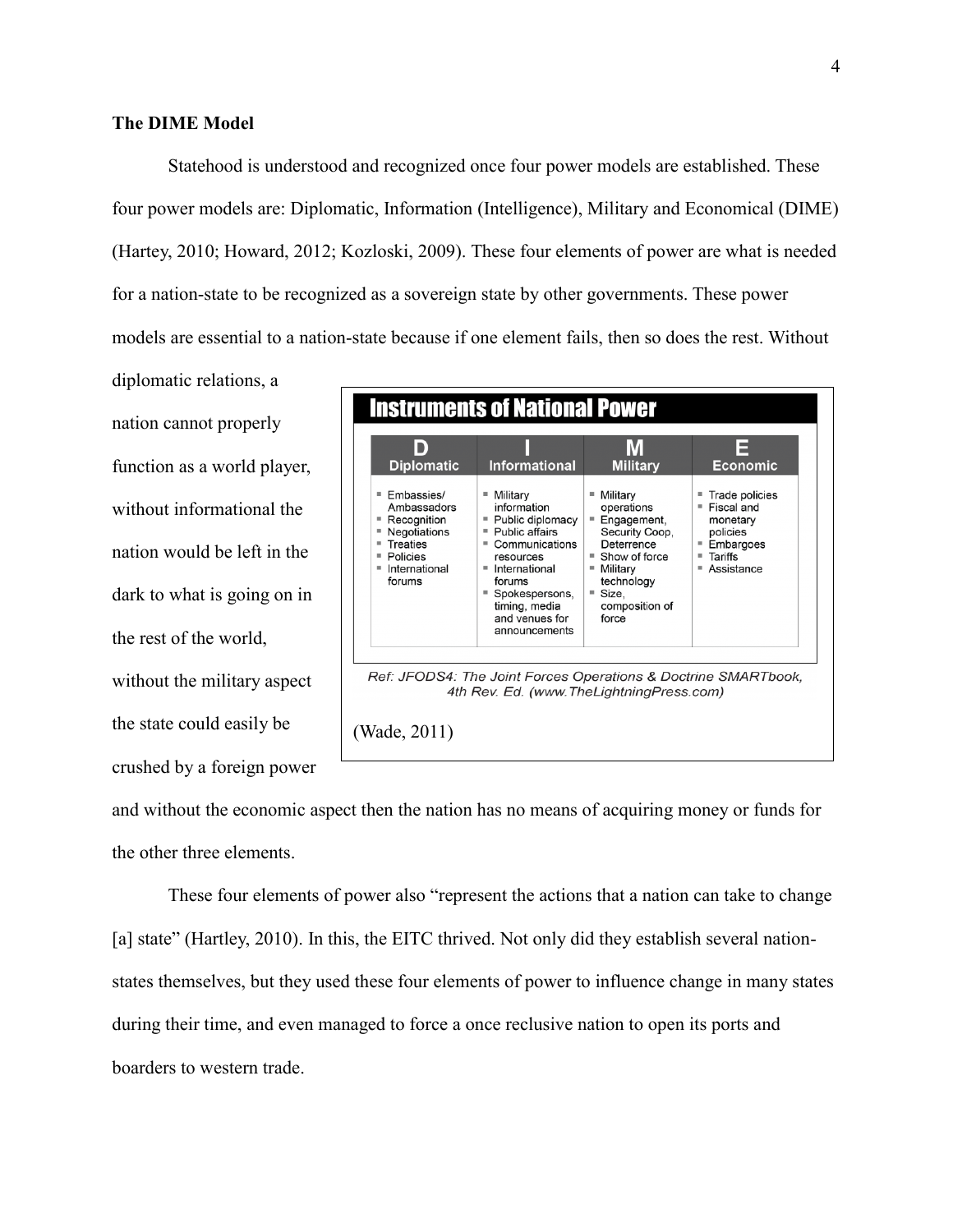#### **Diplomatic/Informational**

The first two elements of the DIME model are diplomatic and informational. As exhibited in the figure above, the diplomatic element is shown through the establishment of embassies and ambassadors, drafting of treaties and policies and recognition as a sovereign country (Wade, 2011). The informational element is exhibited through public affairs, military information and international forums (Hartley, 2010; Kozloski, 2009). These two models are represented together because of how closely the two coincide within a government.

The diplomatic and informational elements rely on the other two elements. They rely on the militaristic element through needing protection by the military to ensure the survival of its people that hold important positions and by ensuring the government runs smoothly. These two elements then rely on the economic element to ensure that they have the money they need to carry out diplomatic missions and fund operations that could provide useful information.

# **Military**

The military element is the simplest of the four, and also the easiest to identify. The military element is exhibited through military operations, show of force, military technology, and the size and composition of force (Kozloski, 2009; Wade, 2011). The military element is used to protect the nation-state, as well as attack others to establish power. This ensures the nation's survival from a physical stand-point.

The military element relies on the other three elements in several ways. The military, in most sovereign nations, takes orders from the government, meaning that diplomacy comes into play and is taken into consideration before military action is taken. The military element relies on the informational element by acting on the intelligence gathered by this element. The military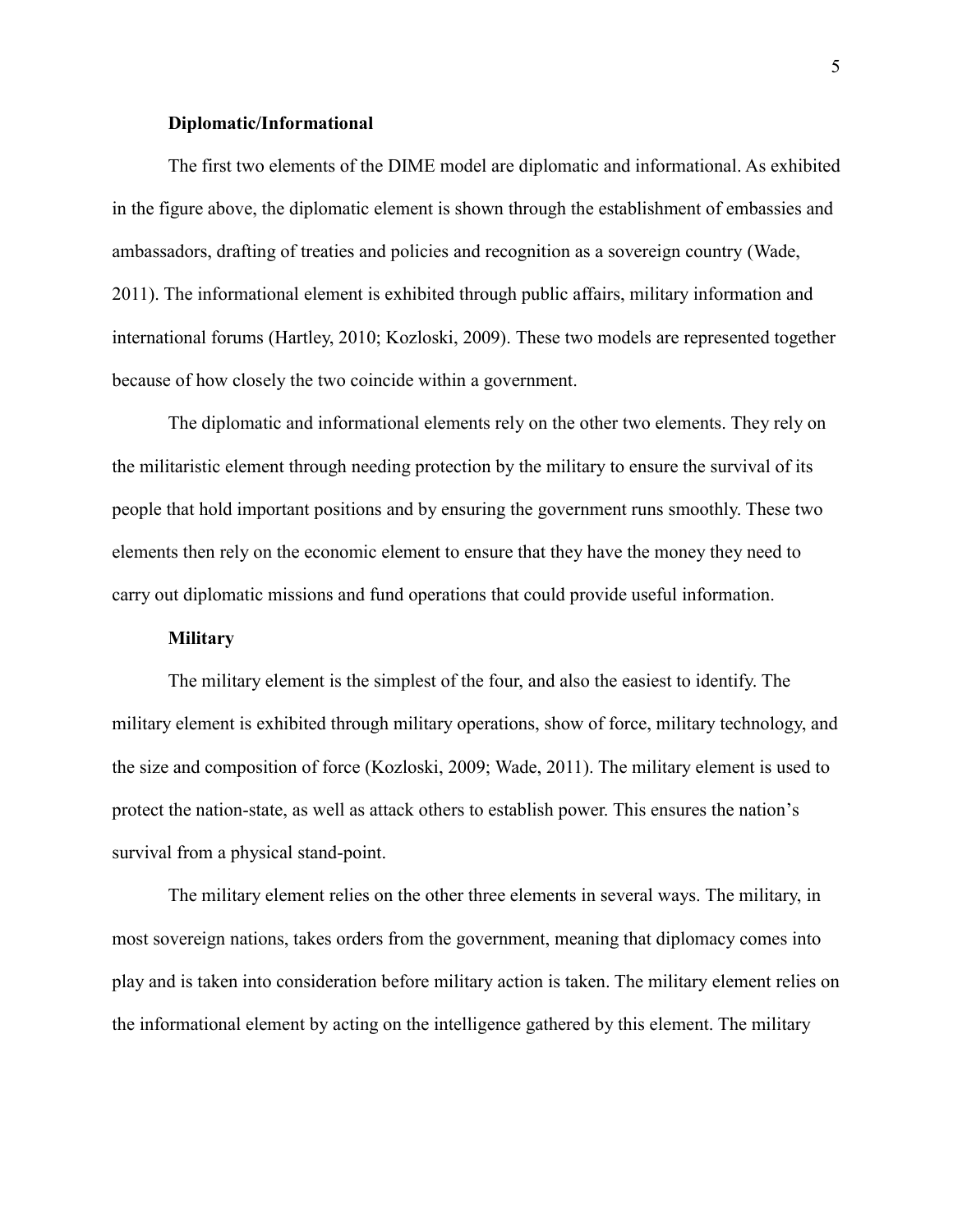then relies on the economic element to provide the funding the military needs to carry out its day-to-day operations and protect the nation-state.

# **Economic**

The last element of the DIME model is the economic element. The economic element is responsible for trade, fiscal and monetary policies, tariffs and embargoes (Hartley, 2010; Howard, 2012). The economic element ensures that the nation has the financial stability to operate and support every other element under the dime model. As mentioned above, the economic element is the most independent of the four elements, meaning that it can operate without the necessity of the other three elements. However, the diplomatic and intelligence elements aids the economic element with policies and procedures that allows the economic element to operate more effectively. Without the protection the military element provides, the economic element is exposed to possible attacks from other nations.

#### **Sepoy Mutiny + Boxer's Rebellion**

Historians, such as P.J. Marshall and Christopher Bayly, have acknowledged the Sepoy Mutiny (1857-1858) as one of the biggest cornerstones that led to the fall of the EITC. (Bayly, 1989, 1996; Bayly & Harper, 2005; P. J. Marshall, 1987, 1998; P.J. Marshall, 2005) They believe this because following this mutiny British Parliament and the British Crown investigated the EITC's dealings with the peoples of India in how they governed them and decided that the EITC was no longer fit to rule over the country. The British Parliament and the British Crown then decided to take over governing India and the colonies therein, thus breaking the EITC's monopoly over India. The British Parliament and the British Crown did so by establishing the Indian Act, which made The Crown and Parliament as rulers over India and the British Colonies in India instead of the EITC (P.J. Marshall, 2005). Historians see this act as one of the major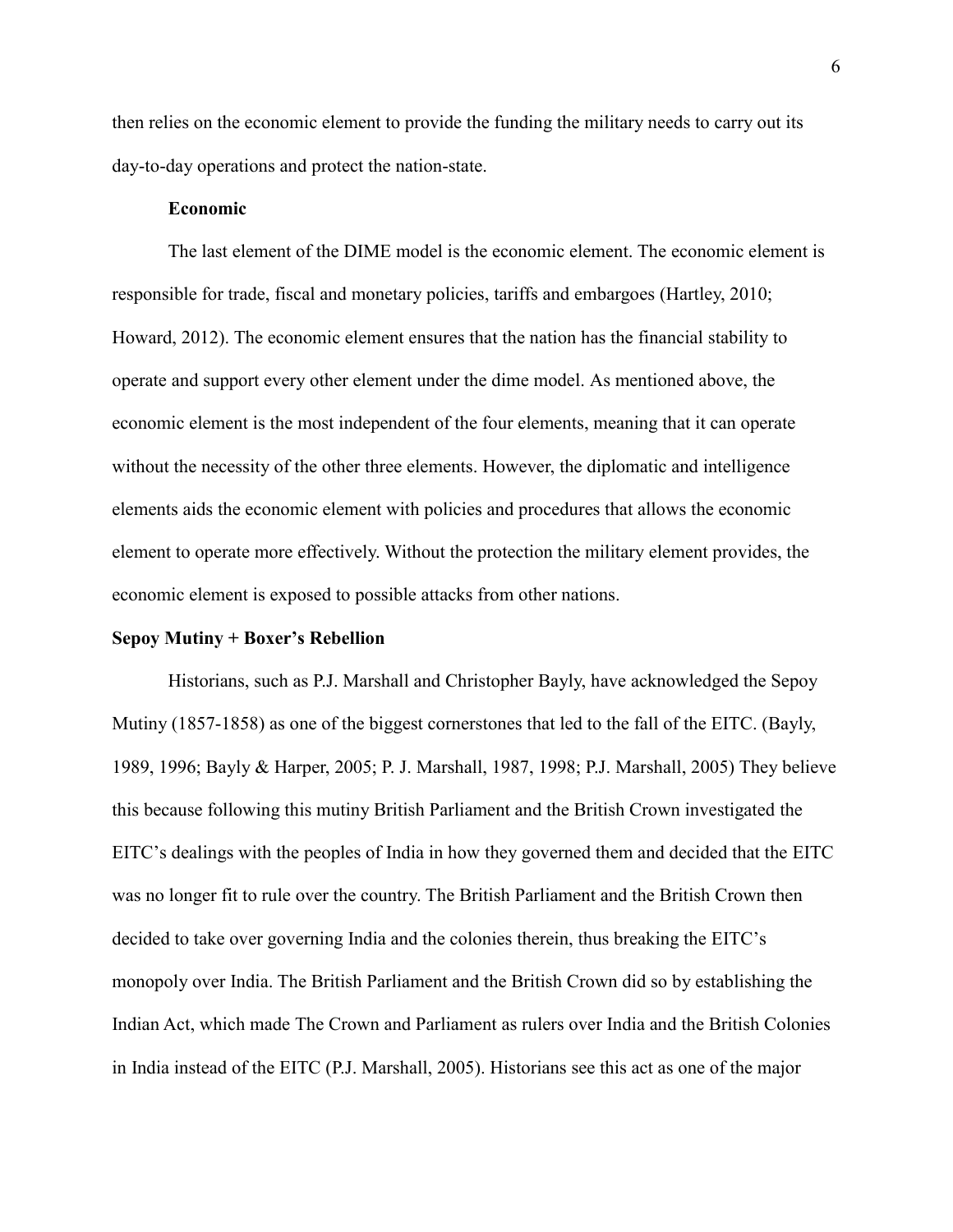events that lead to the termination of the EITC's charter and what lead to the end of the EITC as a whole.

Another event that most historians, like Jeffrey Wasserstrom and Pamela Crossley, agree on that lead to the end of the EITC is the Boxer Rebelion in China (1899-1901). (Crossley, 1990, 2010, 2014; Wasserstrom, 2009, 2010, 2016) This event opened the World's, and more importantly Britain's, eyes to the hatred that Chinese people harbored for not only Western Countries and their culture, but more specifically Britain. The brutality and hatred shown in this rebellion is described in several articles and books. This rebellion made Britain question the EITC's ability to deal with other nations, thus the EITC's credibility was called into question.

# **Recommendations**

When it comes to analyzing what caused the fall of the EITC, many historians agree that there were many events that lead to its demise, with the two events listed above as the most prominent. However, one must consider why these events occurred. To do so, one must analyze what lead to these events, starting as early as the First Opium War. To consider this one must look back at what could cause the people in these regions to want to act out against the EITC. Boxer's Rebellion is linked to the Opium Wars in that it was the EITC imposed massively unfair laws and sanctions onto China and the Chinese people following the end of both wars. This led to civil unrest among these Chinese people, which eventually lead to the Boxer Rebellion. The second event discussed above was the Sepoy Mutiny. These Sepoy people were Indian natives turned slaves under the EITC rule. These people were native to the region where the poppy seeds grew in India, which the EITC used to make opium. What sparked the mutiny was when the Sepoy people found out that the EITC were making them use guns that were lubricated with cow and pig oil, which are a holy animals in the Muslim and Hindu religion and therefore against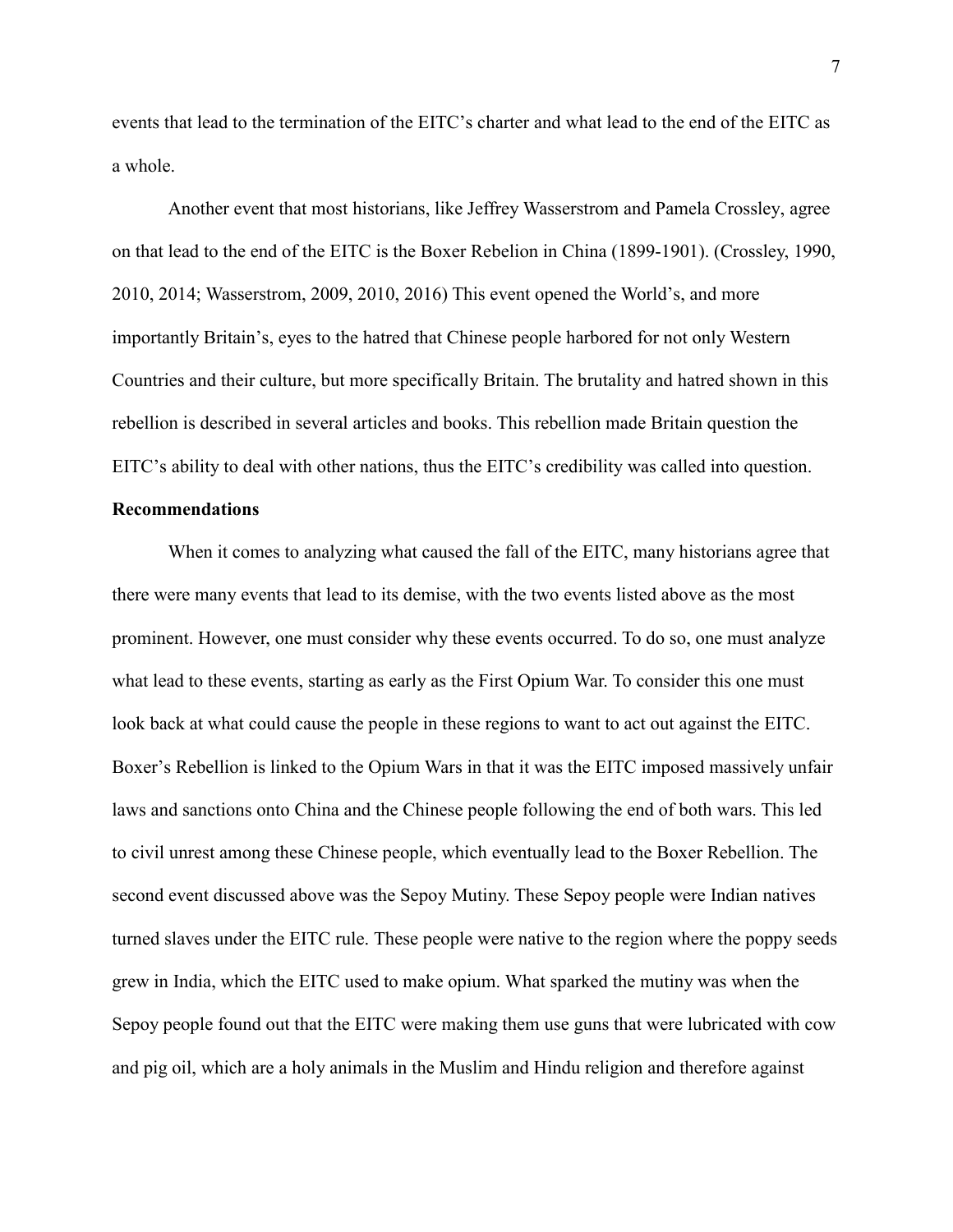their beliefs. When the Sepoy People refused to use the guns, the EITC responded with force, which lead to the Sepoy Mutiny. Thus we see that we need to look back further to understand the Opium Wars; we need to look back to the EITC.

## **EITC**

# **Beginnings**

The spice trade in India was booming with the demand for Indian spices increasing by one-hundred and fifty-five percent by the end of the  $15<sup>th</sup>$  Century (Tracy, 1993). This meant that by the turn of the  $17<sup>th</sup>$  century many countries, including Britain wanted involvement in the trade. However, at the time Spain had a monopoly over the spice trade in India. In an attempt to break Spain's monopoly over the trade, several small independent trading companies were established by British merchants. These companies operated independently for a few decades, failing to break the monopoly before eventually banding together to form the EITC.

# **Old and New Companies**

Spain's hold on the monopoly ended when Spain suffered defeat in India at the hands of the Portuguese. This allowed for other countries to get involved in India's Spice trade. To do so, several British merchant came together, and in an attempt to seize the opportunity formed the EITC. "[B]etween 1698 and 1708 … an `old' and `new' East India Company co-existed before merging to form the United Company of Merchants Trading to the East Indies" (Bowen, 2000). This company was the first version of the EITC and lead to a unified British trading group in India that was able to compete with other trading super-powers from other countries, thus giving Britain access to the spice trade. "The EITC was granted its first charter by Elizabeth I on the last day of 1600" (Bowen, 2000). This charter allowed the EITC to operate on behalf of Queen Elizabeth and as an extension of the British Empire not just in India, but around the world.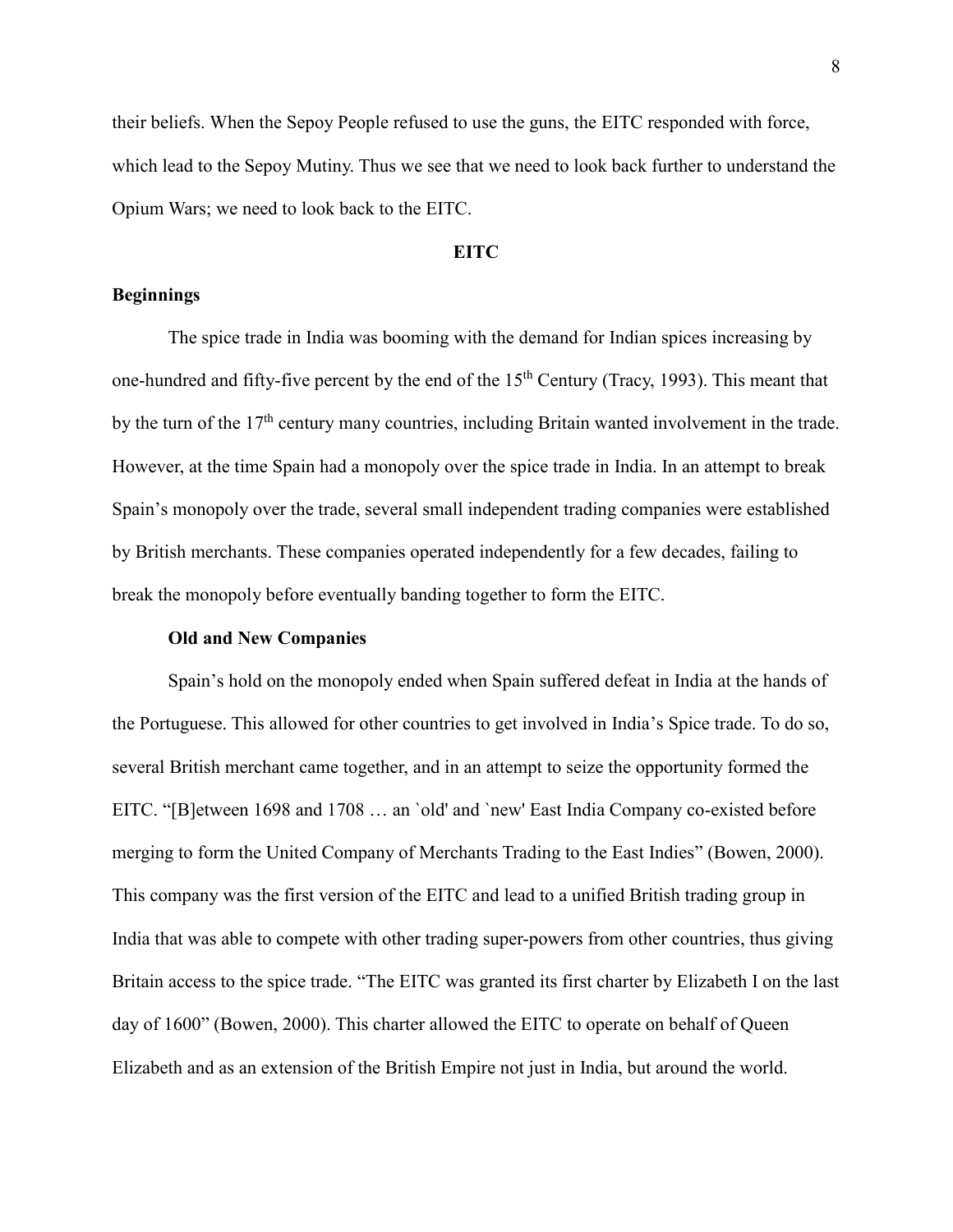# **Shift of Focus**

After fighting with the Portuguese and Dutch in the East Indies and following the Amboina Massacre, which occurred on May 29, 1623. The massacre resulted in the Dutch massacring English, Portuguese and Dutch merchants. This resulted in "the EITC [coming] under such pressure from its Dutch rivals … that it was obliged to shift the main focus of its activities from the Malay archipelago and the Spice Islands to South Asia" (Bowen, 2000). It was here that The EITC set up a colony, enslaved the natives to ensure their success at meeting the growing demand for the spices produced in this region, and changed their focus.

# **Evolution of the EITC**

As we have seen in the literature review, the four DIME power models allows us to assess power brokerage at local, national and international levels. "Between the 1740s and 1813, the East India Company developed from a private joint stock company into a quasi-state" (Williams, 2011). To become this quasi-state, the EITC established the four elements of power in various parts of the world, giving them footholds of trade in every hemisphere.

## **Diplomatic/Information**

The EITC manifested their diplomatic and informational power elements by visiting and colonizing various countries around the world. This allowed "[t]he EIC [to act as] the British Empires agent in India and throughout Asia and the Middle East" (Williams, 2011). This gave the EITC access to information that they then could report back to the British Empire, which would then be processed by British Royalty, and superiors in the EITC, and to allow them to make political, economic and military decisions.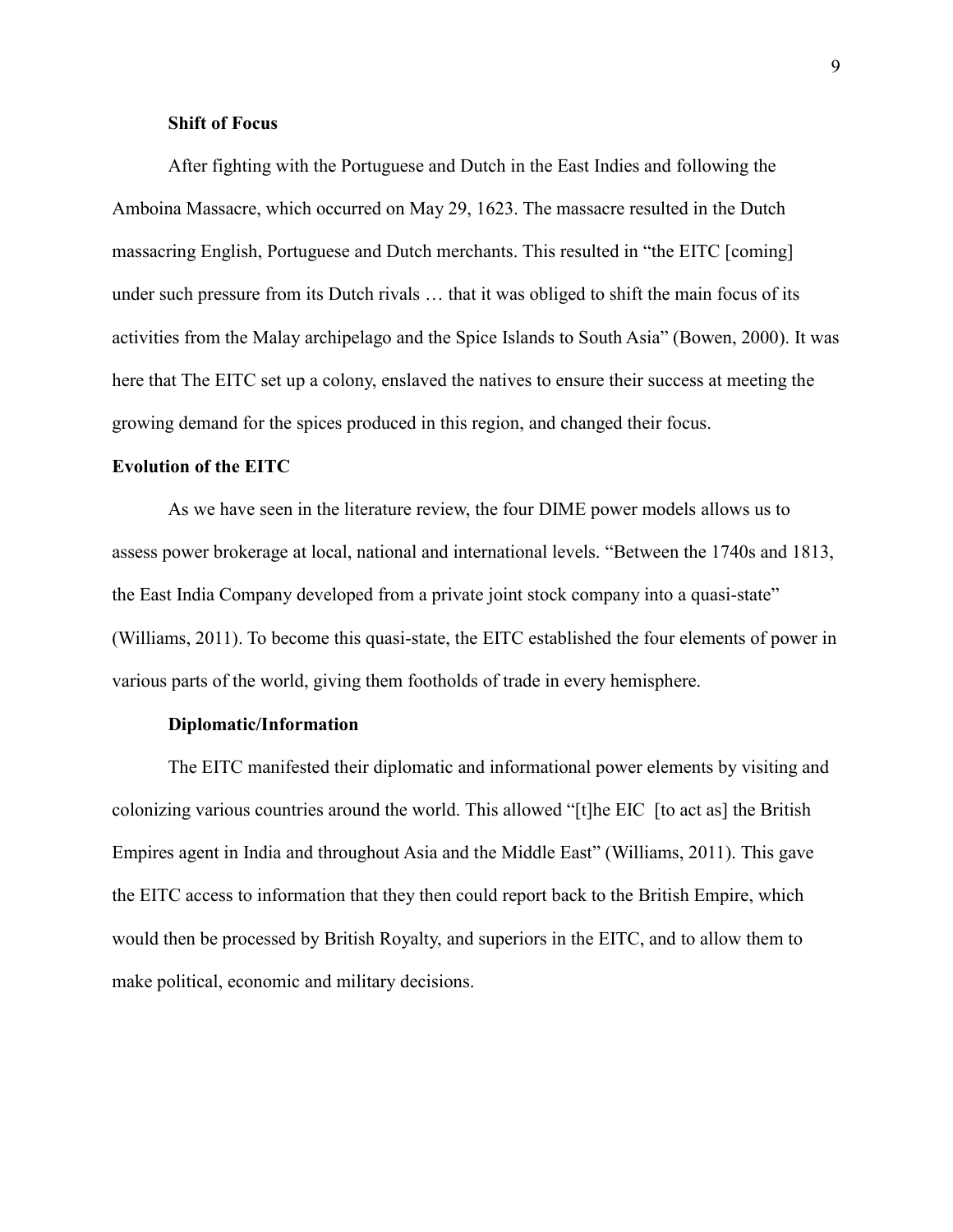#### **Military**

As the EITC became more powerful and conflict with other countries became more regular, the EITC established its own military separate from that of Britain. The EITC's military originally used their military to protect its colonies around the world and to defend their trade. As Ian Barrow explains: "[a]t first, the EITC regarded its military engagements as necessary expedients to defend its trade, but once the French and a number of Indian forces had been defeated, the EITC's British employees in India … saw personal and corporate benefits to building an ever-expanding military state"(2017). Huw Bowen states: "the growth of a small private army … eventually rival[ed] the regular British army in terms of size and manpower" (2000). The EITC's military, specifically their Navy, became more powerful and quickly rose to become the most powerful and well-funded militaries in the world.

The EITC's military became so powerful that it surpassed acting as a financial source for Britain, and instead "[became] a major contributor of supplies, troops and ships to the British state" (Williams, 2011). At the height of the EITC's power, its army was twice the size of the English army. When it first began colonizing parts of India, its military force was 260,000 strong and it had some of the most sophisticated boats, weaponry and military tactics of its time (Dalrymple, 2015). This meant that when the advanced English military and the primitive Chinese military clashed during the First and Second Opium Wars the EITC, and other western countries, defeated them with ease.

## **Economics**

The EITC was state-owned, Britain controlled the economic side of The EITC. This established a codependent bond in which the EITC acted as an extension of the British Banking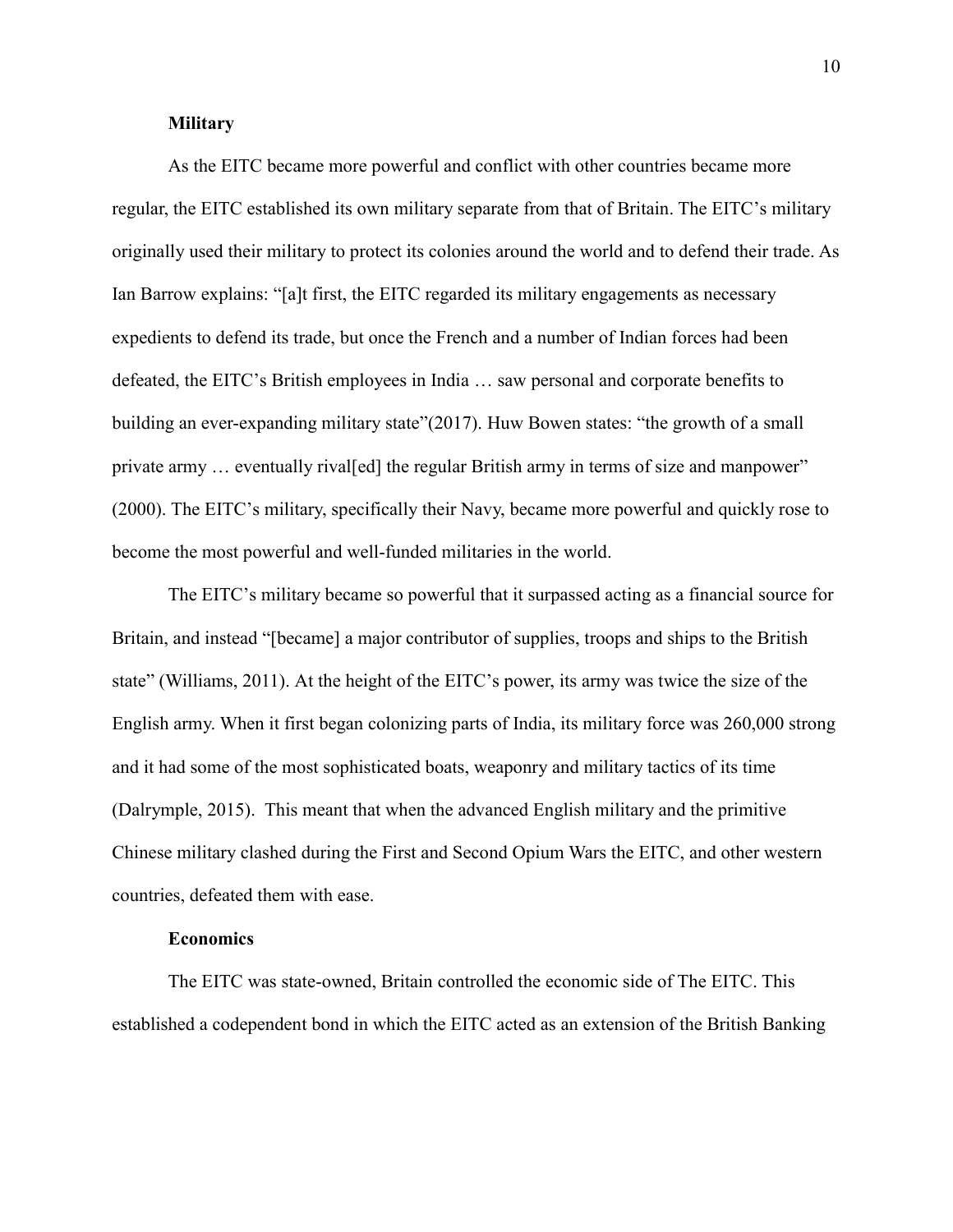system and created an unbreakable link between the EITC and the British Empire. Britain controlled their money, ensuring that Britain remained in control. As Mathew Williams stated:

"[B]y the late eighteenth-century the British East India Company's relationship to the British state had changed; it was no longer a mere trading monopoly. It had become an important component of the British Empire in several key respects. … [T]he Company had become a principle buttress of the British economy. It was one of the two most important British financial institutions. (The other was the Bank of England.)" (2011)

An 1832 report produced by the government of Britain called the EITC an "important source of revenue." The report stated that the EITC's opium trade made up one-sixth of Britain's gross national product that year (Andrews, 2012).

#### **Expansion**

#### **Bengal**

With the EITC expanding rapidly around the world. Clashing with other nations, such as Bengal, India and China, became inevitable. With the country of Bengal thriving under the Nawab control, the EITC decided to become involved and free the Mughals natives of the area. During "the Battle of Plassey, the East India Company defeated the Nawab of Bengal, establishing itself as the dominant political authority" (Kranton, 2008). This was vital to the EITC because, as Cameron Simpson, a writer for *The Herald* wrote, "The EITC saw its fortunes transform to a ruling enterprise when Robert Clive, one of its military officials, defeated the Nawab of Bengal in 1757. It later acquired the rights to collect revenues in Bengal on behalf of the Mughal emperor" (Simpson, 2002). This ensured a steady income not only for the EITC, but for Britain as well and established a British colony in Bengal. While this may have been a major economic victory, "it … dragged the EITC ever deeper into the business of government. The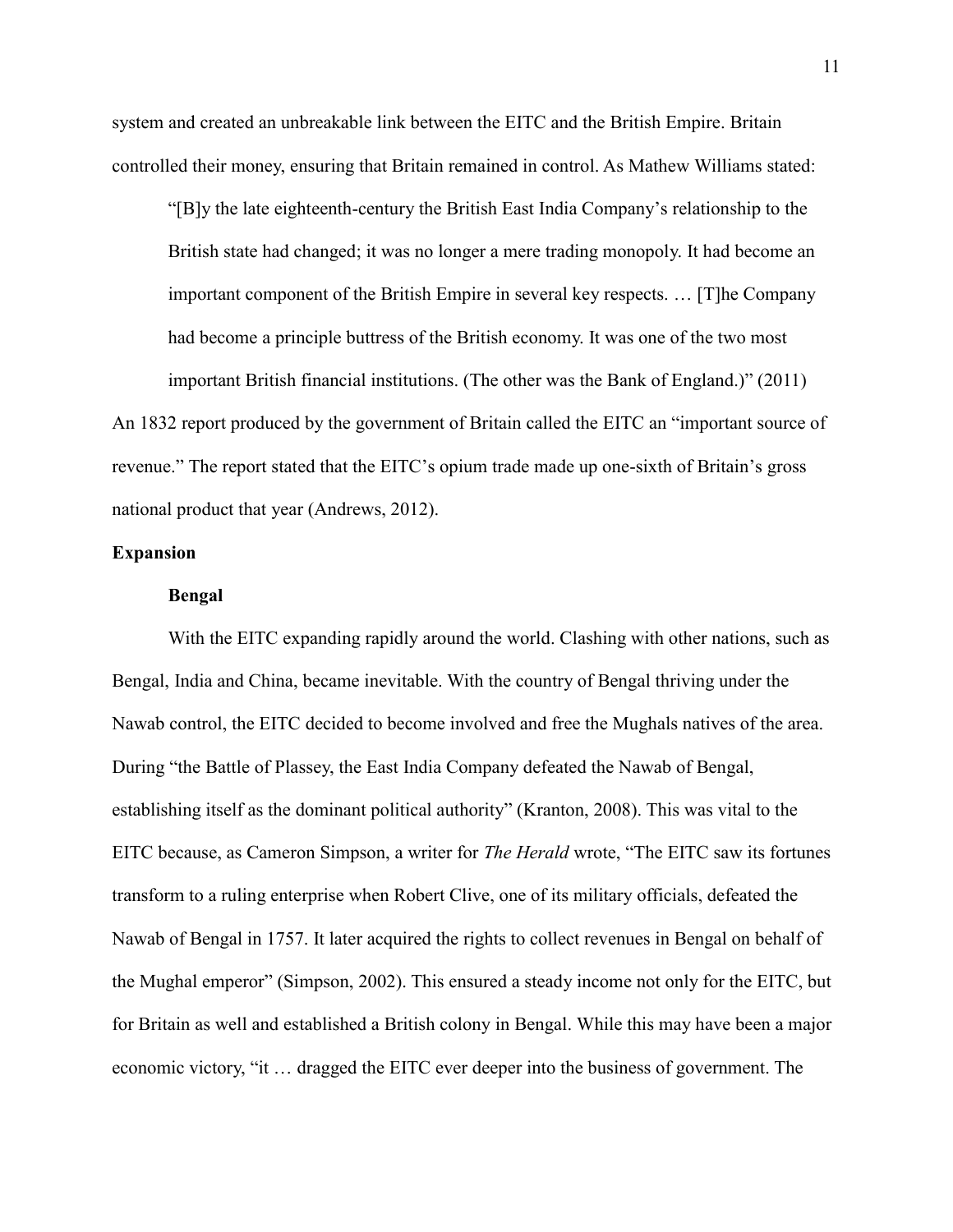EITC continued to flourish … [b]ut its overall character was increasingly determined by its administrative obligations. Revenue replaced commerce as the EITC's first concern. Tax rolls replaced business ledgers. Arsenals replaced warehouses" ("The Company that ruled the waves," 2011).

#### **India**

As was stated earlier, the EITC was founded in response to the thriving spice trade in India, but when the Dutch monopolized the spice trade and then massacred the merchants that opposed them in India, the EITC decided to keep their distance. However, after the Portuguese defeated the Dutch, the EITC "managed to establish a commercial presence in India" (Bowen, 2000). This presence was "centered upon three `presidencies' established at Madras, Bombay and Calcutta" (Bowen, 2000). These footholds were extremely important to the EITC, and "were fortified and defended by the EITC as it sought to consolidate its position in an often hostile commercial and political world" (Bowen, 2000).

India was an extremely profitable source of trade in the world at the time, which made these colonies very important to The EITC and to the British Empire. Huw Bowen describes it well: "The EITC's role in India was thus defined by both commercial activity and a military presence: it was considered legitimate to use force in support of trade, and the overseas personnel were organized and deployed accordingly. In the words of one contemporary, it was a `fighting company'" (2000).

## **China**

Before the EITC, tea was not a well-known commodity around the world. However, once the EITC began importing it into Britain, the demand elevated. The demand intensified so much that by the early part of the  $18<sup>th</sup>$  century, Britain was losing money trading with China. As Jeremy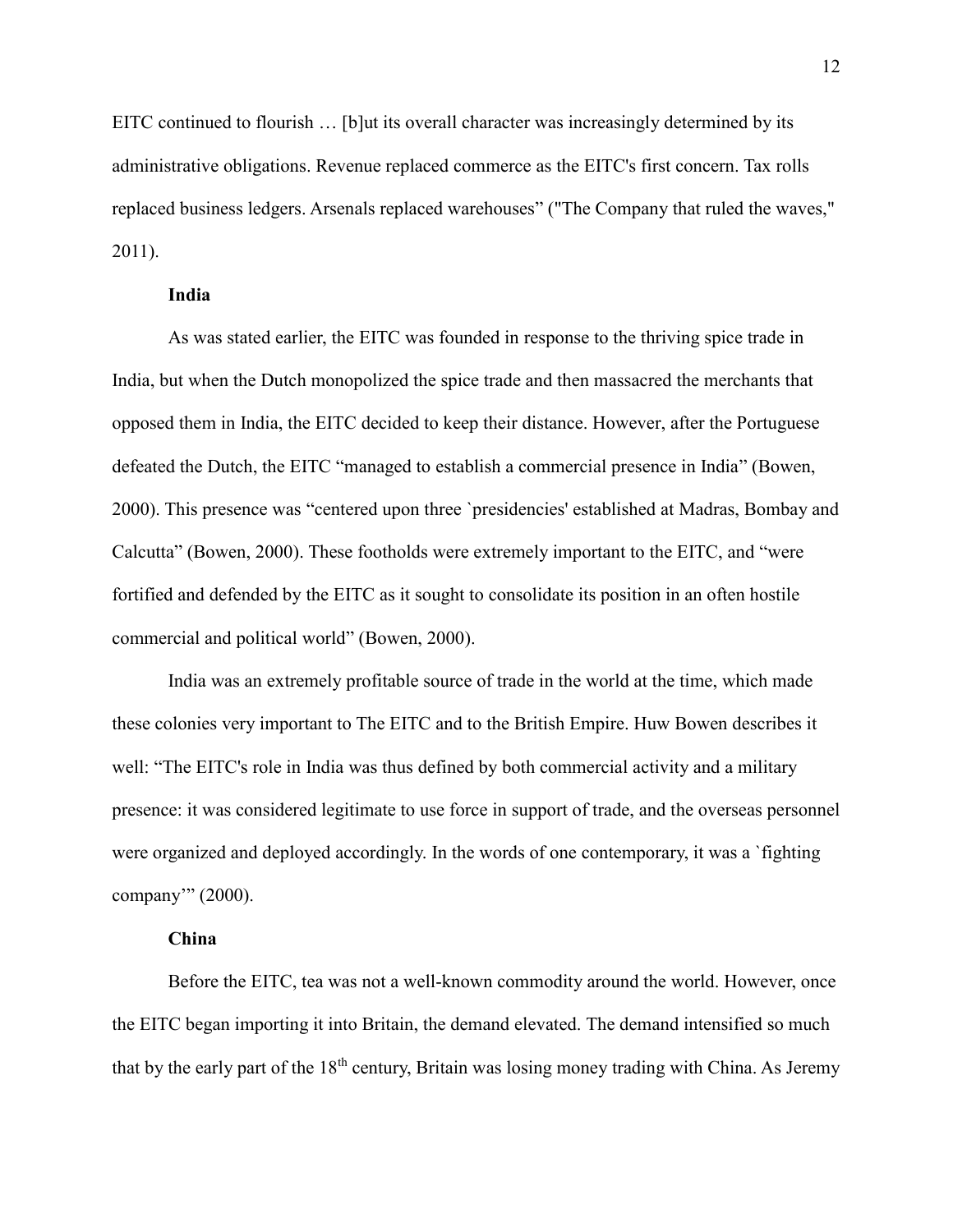Smith published in his article, *The First Trade Deficit with China*, "[t]o purchase what would eventually be an annual 7,500 tons of tea, the British spent almost £30 million in silver and gold in the half century between 1710 and 1760; reciprocal purchases by the Chinese, however, totaled fewer than £10 million" (Smith, 2006). In an attempt to replace the mass amount of silver they were losing in trade with China, the EITC began frantically searching for a product that the Chinese did not yet have steady access to.

This product was Opium, which already had a small presence in China. Leslie Marchant, author of *The Wars of the Poppies*, describes how early introduction of Opium affected the Chinese:

"Although Chinese legislative action to control opium began in 1729, the measures taken to prevent imports began in earnest in 1796 as a result of the increase in European drug trafficking. Opium had been imported into China long before, introduced by Arabs during the T'ang Dynasty (AD 618-907), when it appears the drug was used for medicinal purposes, not as a narcotic. This changed in the twelfth century when, following the creation of Islamic sultanates in Southeast Asia, Arabs established a trade base at Canton. But opium usage was not a serious problem. The preferred social intoxicant, as in Europe, was wine, which was used to accompany courtly and other dining rituals, and stimulated poets" (2002).

However, before the EITC began using it for trade with China, there was not a steady source of it in China. This steady and seemingly never-ending flow of opium by the EITC into China resulted in a mass amount of Chinese people becoming dependent on the drug, and eventually led to the first of the two wars between China, the EITC, and other western countries. These two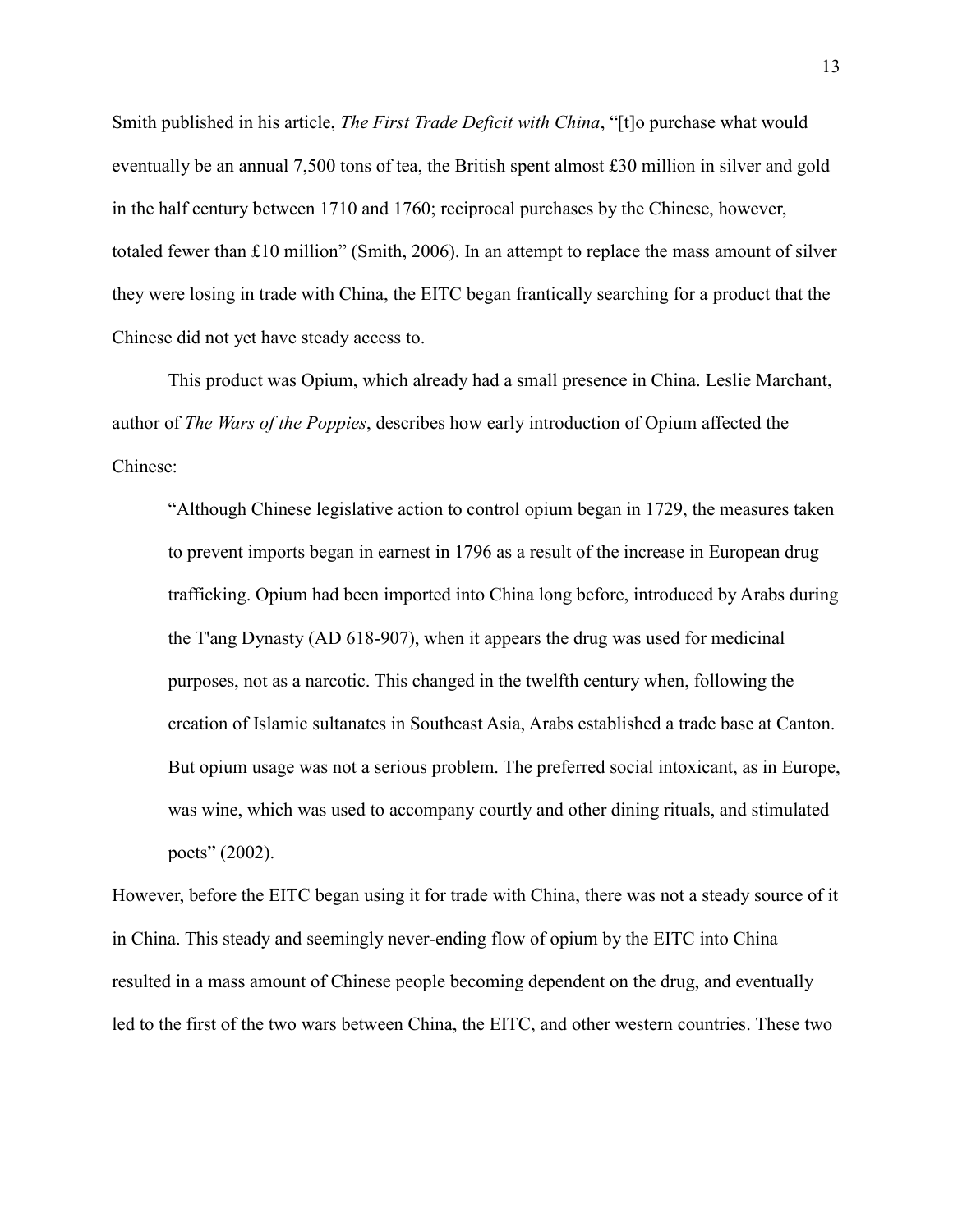wars fought over trading rights and the importation of opium into China eventually came to be known as the Opium Wars.

# **The Opium Wars**

# **First Opium War**

The first Opium War was caused by the EITC violating the four elements of what made China a sovereign nation. As mentioned earlier, these four elements are diplomatic, informational, military and economic. Military is what the result was of the EITC violating these elements, but to understand what started the First Opium War, we have to examine these elements in the relationship between both countries. As Bard Solomon, a writer for the *Journal of the Hong Kong Branch of the Royal Asiatic Society* wrote: "To the Chinese, the opium question seemed [to be the First Opium War's] principle cause. For the British, the opium was only an immediate pretext; the issues were much deeper, such as opening the gates to more and fully to all manner of foreign trade and forcing China to engage in commercial and diplomatic intercourse according to western rules" (2000). To further understand the theater of power, we need to look again at the DIME model.

## **Diplomatic/Informational**

As mentioned earlier, the diplomatic and Informational elements of the DIME model were exhibited by the EITC by establishing colonies in other countries, which allowed them gather intelligence which was sent back to Britain. The EITC chose opium because the regions they established these colonies in had an abundance of it. "The East India Company obtained an opium monopoly in Bengal in 1773, and in 1830 the EITC added Bombay opium to its sphere of control. From the 1770s it began heavier trade in Canton" (Feige & Miron, 2008). Once the Chinese government saw the damage that the drugs were having on its people, they barred the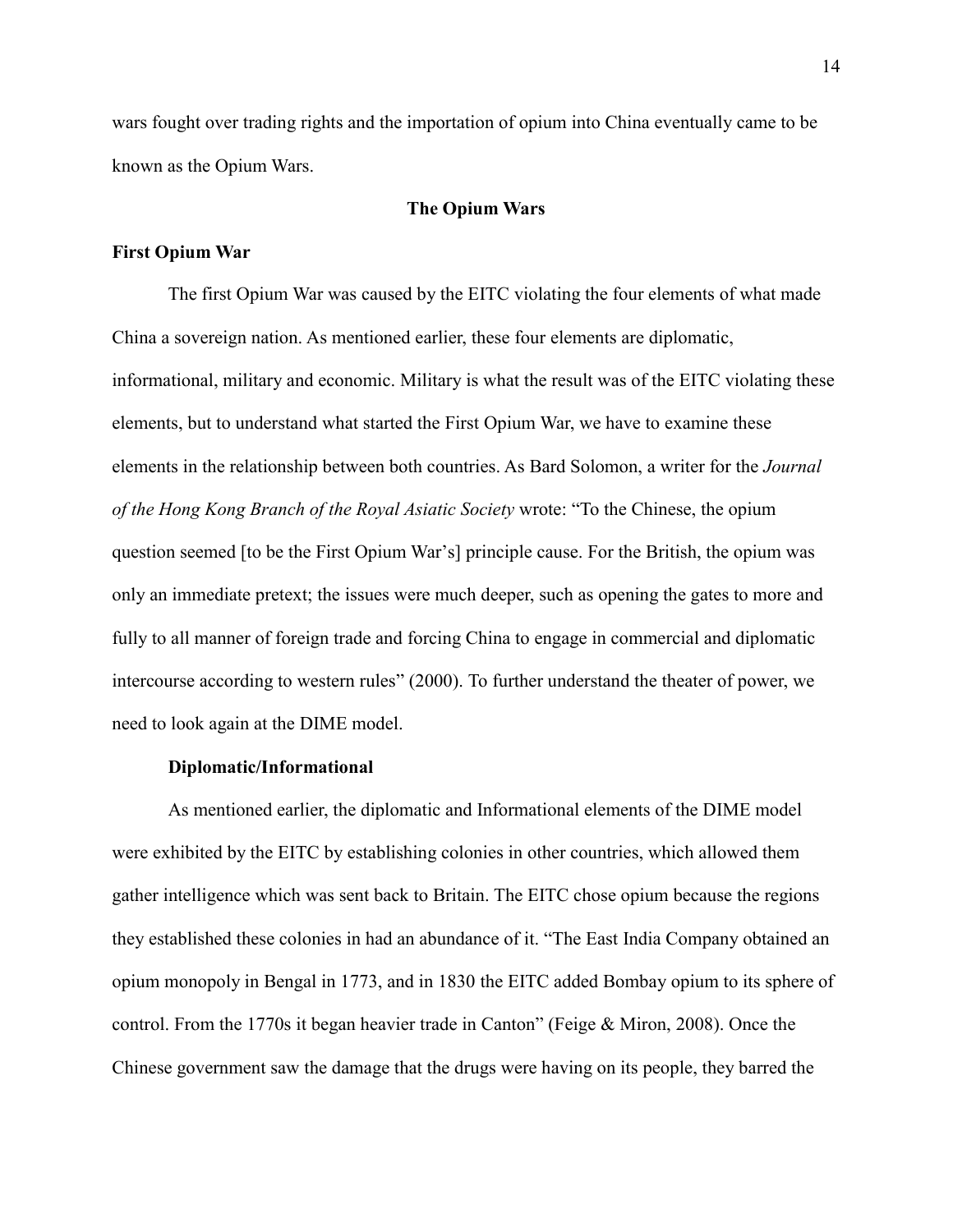trade of opium in China. However, once merchants saw the financial opportunities that could be made with the opium trade in China, they welcomed the drug into the country.

The EITC refused to change their policy about trade with China until the Chinese threatened a trade embargo on Britain as a whole. The EITC, although, did not want to lose their profit from the opium trade though, so "[they] stopped exporting opium directly to China in 1796 and began selling in Calcutta to private English merchants. These merchants delivered the opium to China, but the EITC denied responsibility for the smuggling and thus retained other trading rights. In both 1814 and 1831, the Emperor decreed even stricter laws against importation and sale of opium" (Feige & Miron, 2008). The neglect of recognition of the decrees by the emperor forced a power shift in China towards British people. A power shift that exemplified arrogance and an ignorant nature towards the Chinese people, which eventually lead to the two nations to clash.

#### **Economic**

"[W]hat ultimately sparked the Opium Wars was not the ideological or cultural differences, but Britain's discovery that it was spending substantially more funds buying up Chinese products than the Chinese spent on British merchandise" (Blessing, 2015). The economic element of the DIME model is recognized through trade policies, as well as fiscal and monetary policies. The EITC exhibited this element in China when they made the fiscal decision to use opium in trade with China instead of the silver they had been using. Although China had already had access to opium before the EITC, opium was being imported into China at such a rate that it became a cheap commodity that was highly addictive. Thought "as early as 1773, the EITC, Britain's merchant 'spice' collective, had exported opium illegally from India to China"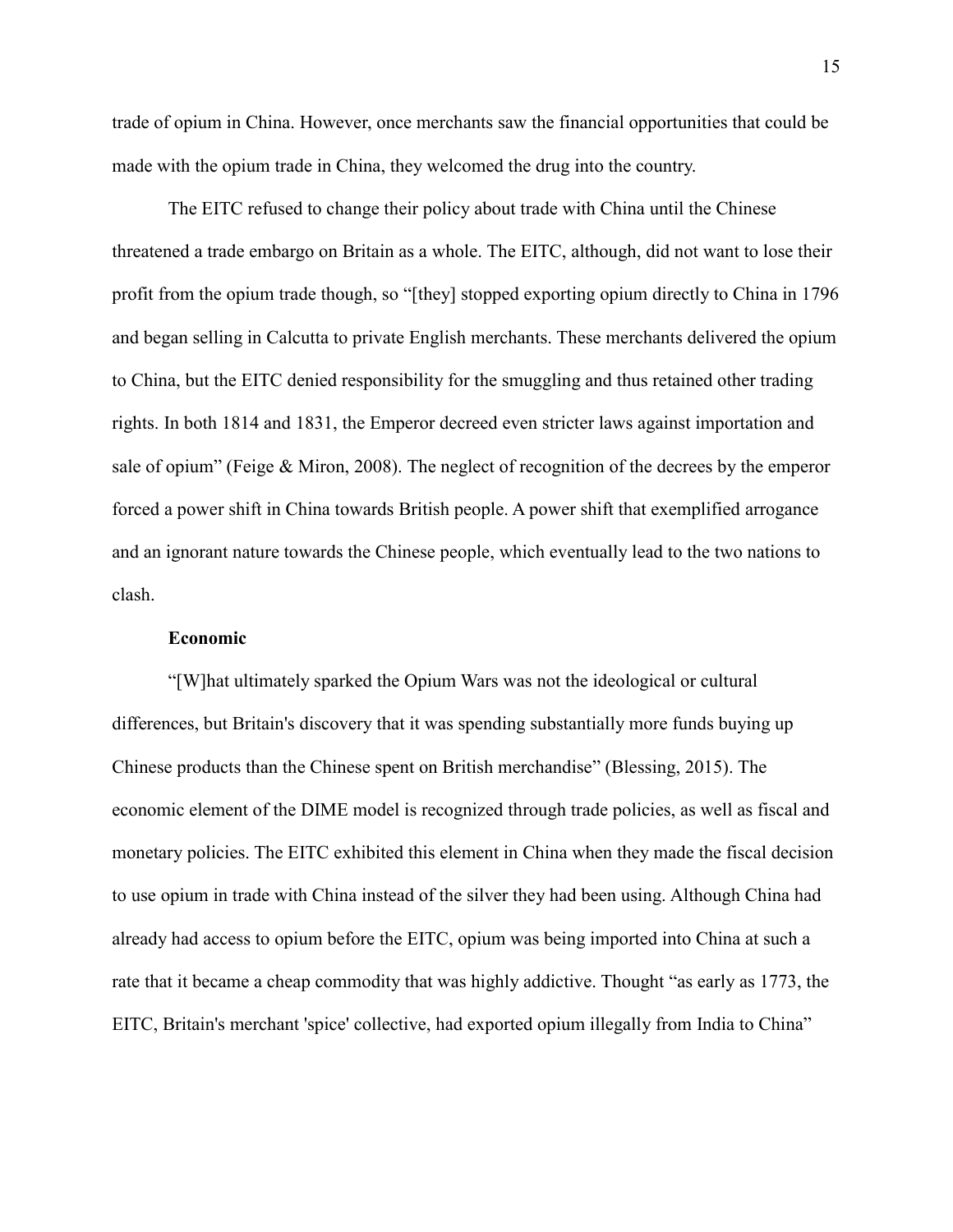(Smith, 2006). Chris Feige and Jeffrey Miron, writers for the *Applied Economist Letters*, explain that

"[t]he English arrived in China in 1637 and were allowed to open a trading station in Canton in 1715. During this time many Western powers imported both opium and tobacco into China. In 1729, rising opium use prompted an imperial edict from Yung Ching that forbade the sale of opium for smoking purposes. In 1799, an imperial edict also prohibited importation of opium for smoking purposes" (Feige & Miron, 2008). Though the Britain was not the only country importing opium into China, they and a other

western powers explicitly ignored the Chinese's ban on opium imports. Then when China took action against the EITC and these other countries, like inspecting ships coming into the Port of Canton and throwing out any opium found, Britain took these actions as actions of war and reacted as such.

#### **Military**

When the EITC, and others, continued to import opium into China, the Chinese government became furious and "…threatened to expel Western merchants, diplomats, and missionaries from Canton and Macau" (Miller & Stanczak, 2009). This enraged the British, but they did not stop their opium imports into China, instead they kept the steady flow, fighting the Chinese when they tried to bar the British out of Canton. "The Chinese responded by stopping shipments of food to the British ships and poisoning their water supplies" (Feige & Miron, 2008). These tensions were increased when drunk British sailors killed Captain Elliot, a Chinese Villager that was seen as the British civil authority in the area. When the Chinese wanted to put the sailors on trial, the Brits "refused to allow the sailors to be tried under Chinese law.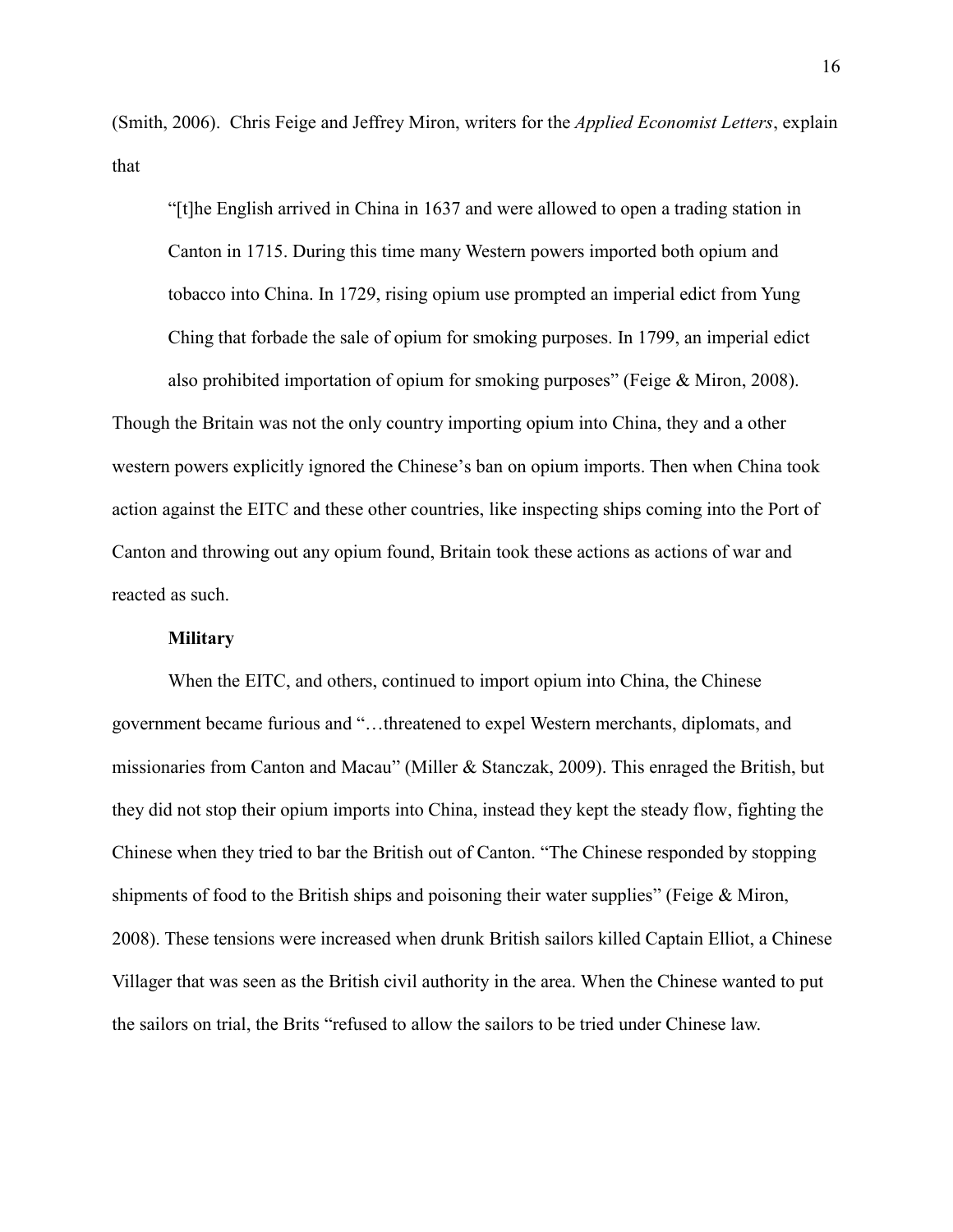Commissioner Lin responded by sending Chinese junkships, which attacked British ships but did little harm" (Feige & Miron, 2008).

China continued to attempt to assert authority over the British by sending letters to London warning them against continuing to disobey China and threatening them, telling them that if they continued to ignore Chinese Law that they would meet their downfall. "The British responded by sending more warships to Canton and destroying [the Chinese] army. Eventually the British captured strategic points on the coast and fortified and blockaded Canton, forcing [the] Chinese [to] surrender" (Feige & Miron, 2008). The British then forced the Chinese Emperor to sign the Treaty of Nanjing to end the war.

## **Analysis**

The Treaty of Nanking was designed to give Britain unrestrained trade in China. It did this through things like: "Hong Kong ha[d] to ceded to Britain[,] … five "treaty ports" were opened up to British trade, … China ha[d] to recognize Britain … as its diplomatic equal" (Janin, 1999). The treaty also forbade the British sailors from being tried under Chinese law "and gave Britain ... favored-nation status in trade" (Feige & Miron, 2008). While the treaty did not focus on opium, the Chinese were urged to legalize and tax opium to alleviate the financial stress the nation was under at the time, but these Chinese emperor refused, stating that he would not contribute to the death of his people. The treaty also stated that the Chinese were to "exempt British goods from all import duties, and permit the establishment of a full embassy in Peking" (Allingham, 2006). This led to an enormous amount of tension between the two nations and eventually led to the Second Opium War.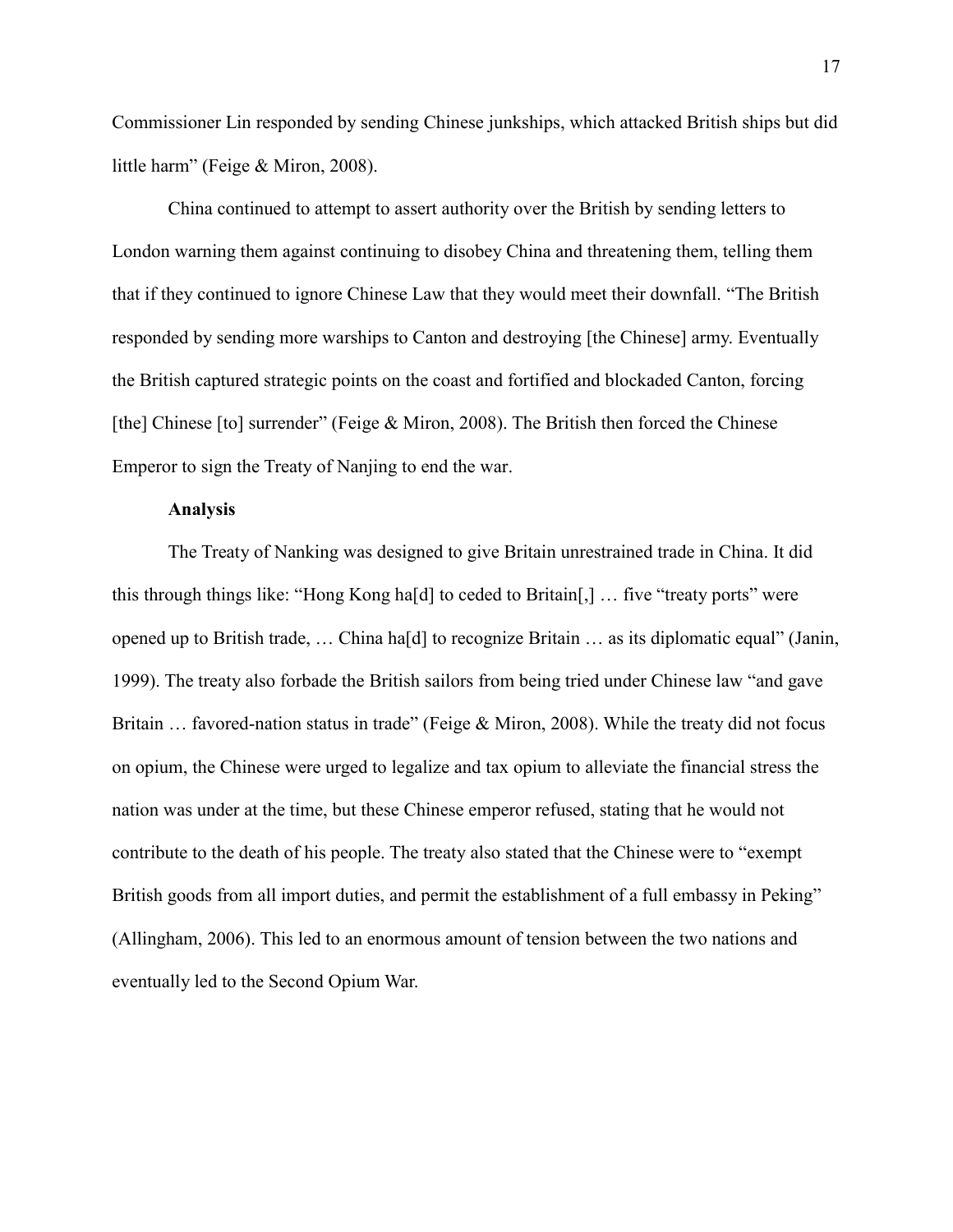#### **The Second Opium War**

# **Causes**

The Second Opium war should, thus, also be analyzed through the DIME model, in the light of the four elements of what makes a country a state. The EITC and the other western powers that played a role in the First Opium War infringed on China's four elements of statehood, thus causing tension and resentment between China and other countries.

# **Economic**

The Second Opium War was directly linked to the First Opium War in that the EITC did not get the trade benefits they wanted, so they imposed an even more free-trade policy through the Treaty of Nanking. As mentioned earlier, this treaty allowed free trade with the Western World and forced China to open five new ports to allow for more trade. The Second Opium War was caused by the greed that western powers exhibited towards China after the First Opium War concluded. "After the [First] Opium War, Western colonial powers were not satisfied with its advantages, so they attempted to go a step further to open the Chinese market, expanding their aggressive interests." (Grover, 2009). Western Powers treated China with little regard, only interested in it for the profit that could be made off the Chinese Market. This lead China to resent all western powers and eventually lead to aggressions rising, which turned into the Second Opium War.

#### **Diplomatic/Informational**

The diplomatic and informational elements of the DIME model were exhibited through the Treaty of Nanking. This treaty was detrimental to the Chinese people, because of the way that it showed little to no regard for the Chinese people. A few of the different components of the diplomatic and informational elements are treaties, negotiations, public diplomacy and public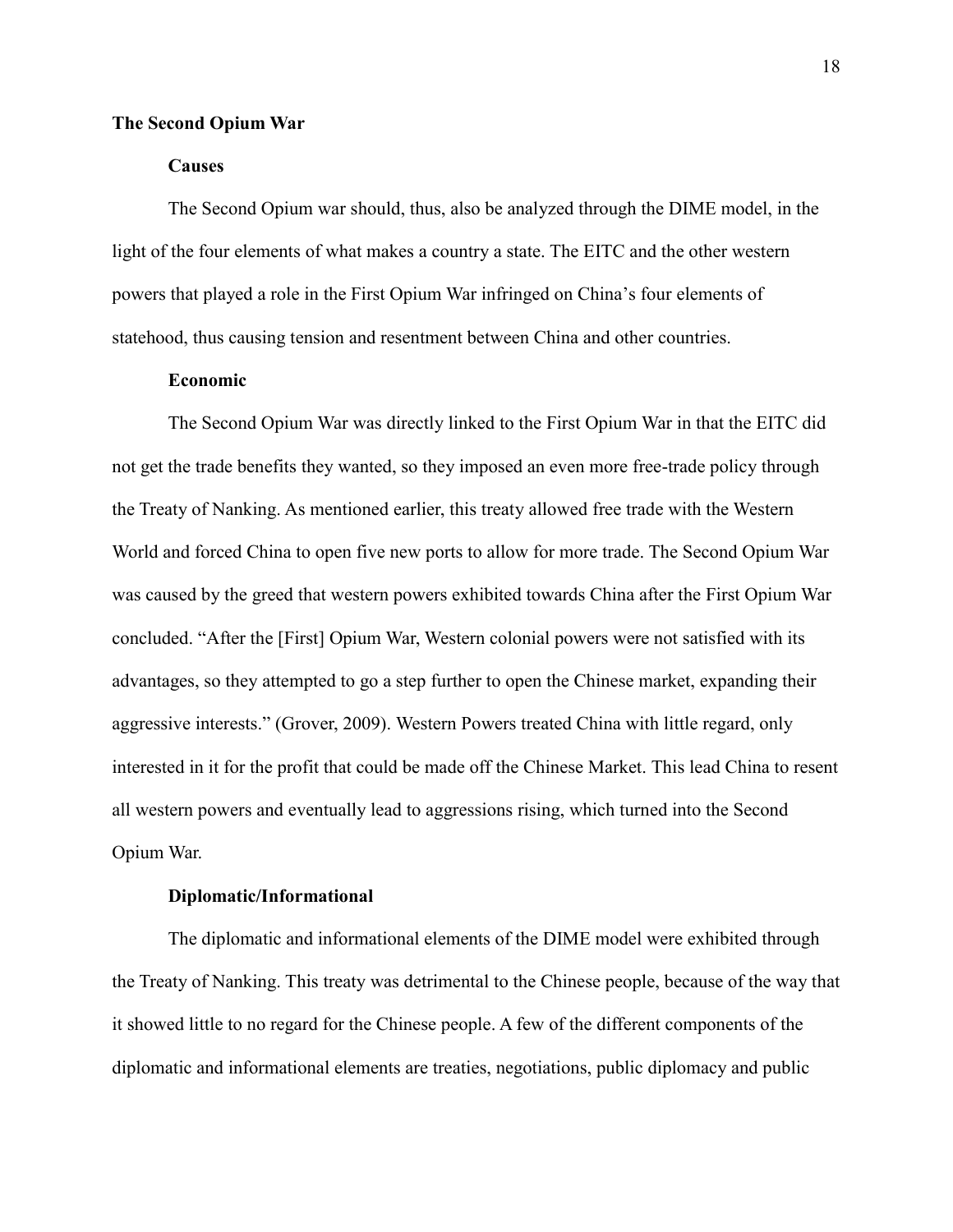affairs. The Treaty of Nanking violated all of these components, leaving the Chinese with a feeling of resentment and hate that eventually lead to war. As Grover states: the Second Opium War "[was] based on the vague environment of "mutual distrust,"...the war erupt[ed] as a result of the Western colonial powers' vested interests in imperialism and profit-making" (Grover, 2009).

#### **Military**

The Second Opium War came to fruition when tensions finally boiled over "in 1856, [when] Canton officials boarded the Arrow, a vessel accused of piracy, and ripped down [the] British flag. British ships attacked the city in response" (Feige & Miron, 2008). Though the Arrow was not a British ship, the Chinese suspected the ship to be a pirate vessel that was smuggling opium into China, and arrested the crew aboard the Arrow. This act was carried out by Chinese officials who were outraged by the result of the First Opium War. These officials were worried about the state in which China was in because of the opium and the dependency that Chinese citizens had developed onto the drug as a result.

## **Military Action Taken by the EITC**

The Second Opium War was a short war, lasting just over a year. It was short because France and other Western Countries joined Britain in the war against the horribly unprepared Chinese. "[A] joint Anglo-French force, … under the command of Admiral Sir Michael Seymour, Lord Elgin, and Marshall Gros seized Canton late in 1857 after valiant but futile resistance by the city's citizens and Chinese soldiers" (Allingham, 2006). In May of 1858, British and French naval forces "captured the Taku forts near Tiensin (Tianjin), effectively ending hostilities" (Allingham, 2006). The Western forces then forced the Chinese Emperor to sign the Treaty of Tiensin.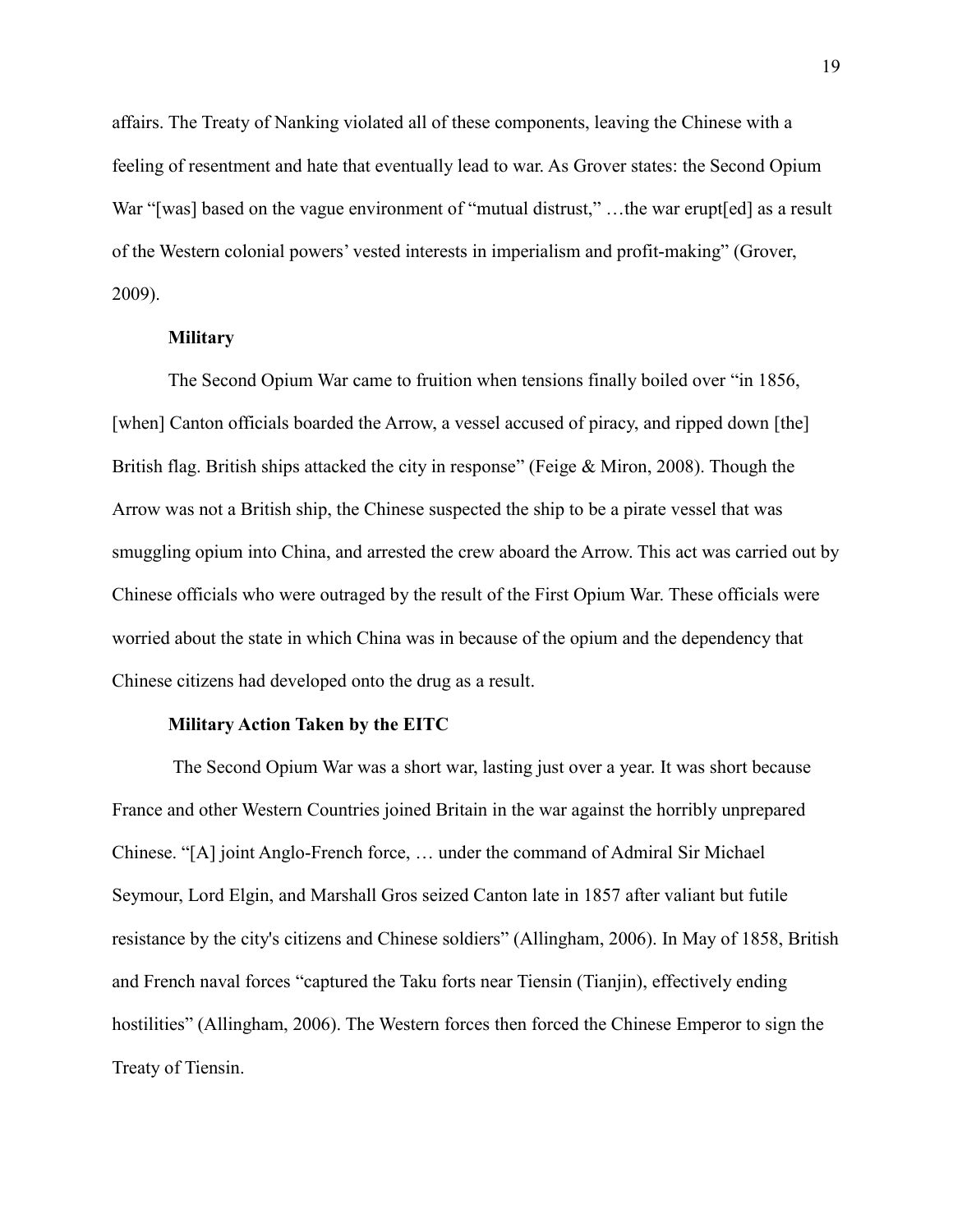# *Results*

The Treaty of Tientsin, signed in June of 1858, furthered Britain's free trade in China, but made no mention of opium. However, "[a]fter the peace, the British again supported legalization of opium as the only way to control the trade. China finally succumbed, legalizing opium in 1858 with a tariff of about 8%" (Feige & Miron, 2008). When the Chinese proved slow to enact the things outlined in the treaty, Britain retaliated by "destroying the Emperor Xianfeng's Summer Palace in Chengde, and the Summer Palace and the Old Summer Palace in Peking amidst widespread looting by both troops and civilians" (Allingham, 2006).

This lead to The Convention of Peking being drafted, which was signed by Prince Gong, brother of the Emperor Xianfeng. This Convention provided that "the ports of Hankou, Niuzhuang, Danshui, and Nanjing were opened to foreign vessels, as were the waters of the Yangtze, and foreign missionaries were free to proselytize" (Allingham, 2006). This insulted the Chinese people and forced Christianity upon them, as well as gave Britain further access to uninhibited trade in China. The Convention also stated that "China had to pay further reparations, this time ten million taels, to each of France and Britain, and another two million taels to British merchants for destruction of property" (Allingham, 2006). This Crippled the Chinese economy and lead to the fall of the Manchu Dynasty, which had endured both Opium Wars.

The Opium wars were crucial wars in Chinese history. They signified that "China could no longer keep foreign powers at bay. The consequences played out in China well into the 20th century, with a range of imperial powers extracting more and more from the supine body of the Heavenly Kingdom" (Silbey, 2016). This abuse of Chinese people and the Chinese economy by the EITC and other western nations manifested itself in situations like Boxer's Rebellion, in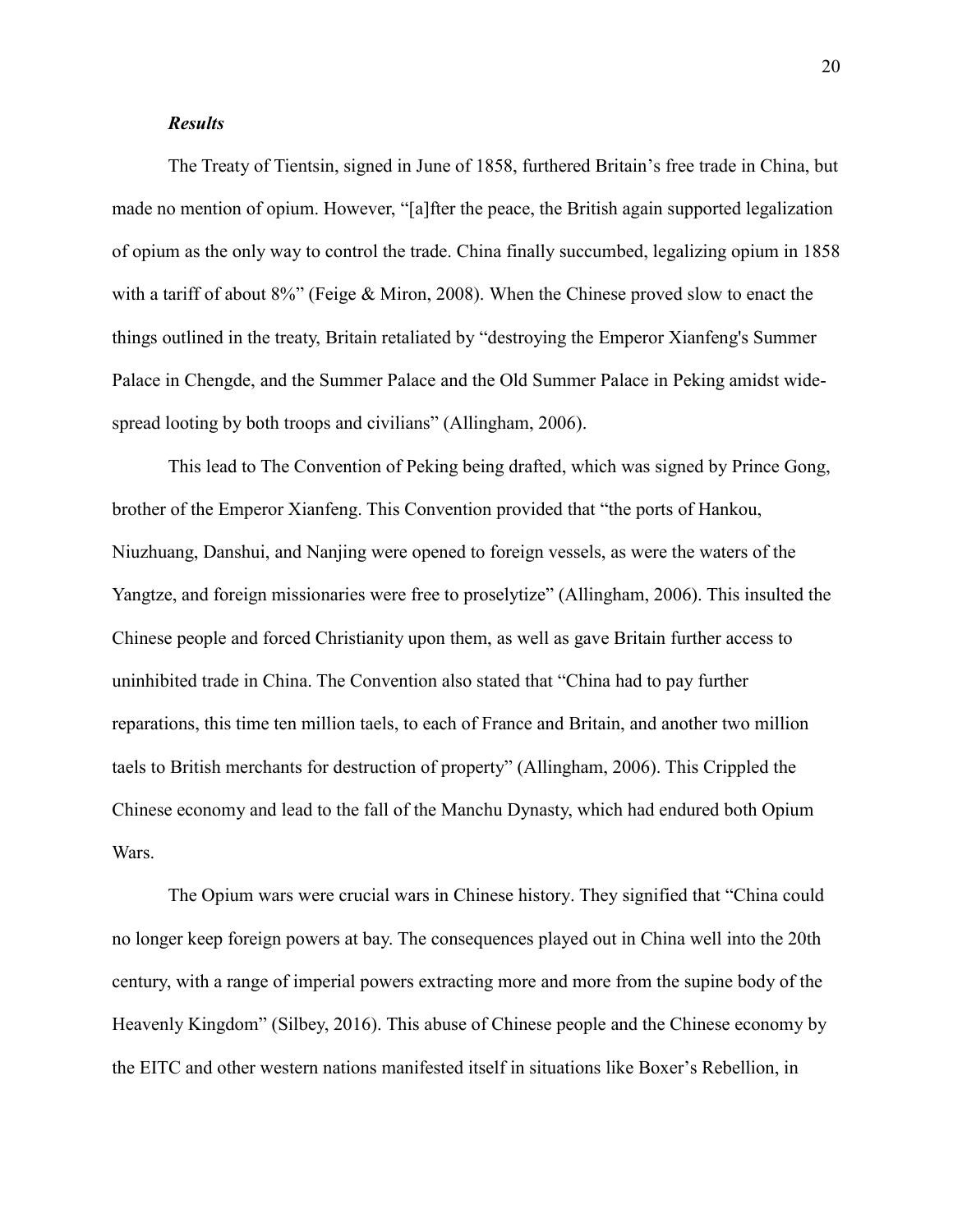which the people who practiced western religion were persecuted and slaughtered for several years.

# **Analysis**

# **Fall of the EITC**

The fall of the EITC can be analyzed using the four elements of the DIME model and how, as the EITC lost each element of power, its global influence faltered and then ultimately failed as quasi-state and then as a company (Hartey, 2010; Howard, 2012; Kozloski, 2009). Let us again look at each one of the elements of power and analyze how each failed and what the resounding effects thereafter were.

## **Diplomatic/Informational**

China's humiliation during the two Opium Wars "led directly to the fall of the Manchu Dynasty and the social upheavals that precipitated the Boxer Rebellion of 1900" (Allingham, 2006). What started as an English desire to claim a stake in the Chinese market and make a profit selling "silk, porcelain, and tea … resulted in the partitioning of China by the Western powers (including the ceding of Hong Kong to Great Britain)" (Allingham, 2006). Tensions were heightened when the Chinese peoples suffered horrible defeats at the hands of the British during the two Opium Wars. These tensions were further strained by "the traditional values of [Chinese] culture undermined by Christian missionaries and rampant trading in Turkish and Indian opium" (Allingham, 2006). These tensions came to a breaking point in the Boxer Rebellion in China, and then in then Sepoy Mutiny in India.

#### **Military**

Militarily, the EITC's fall can be analyzed starting before the beginning of the Second Opium War. The Sepoy Mutiny was a mutiny in which the Sepoy people revolted against the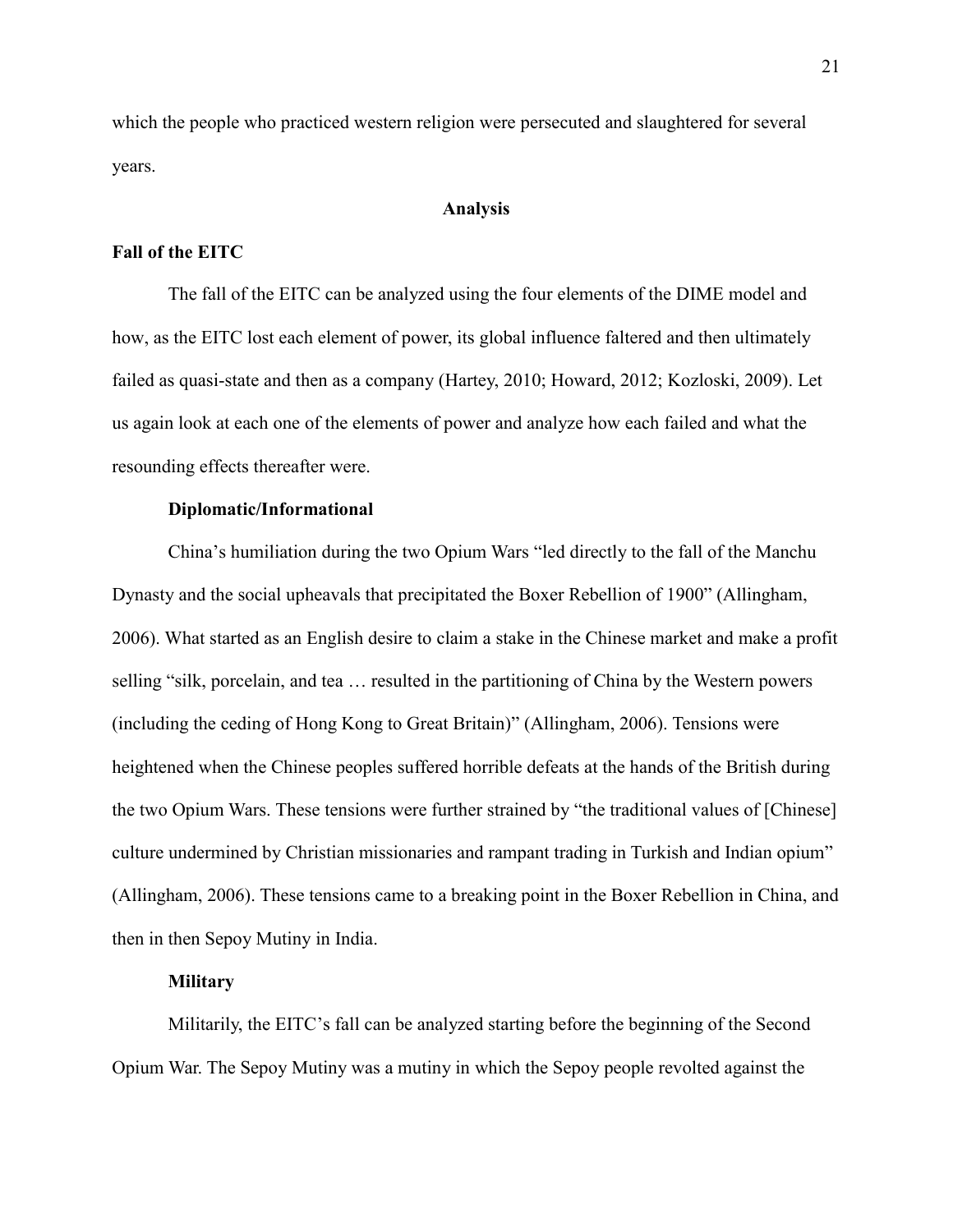EITC in which the Sepoy people refused to use guns the EITC provided them with due to religious reasons. Atrocities were committed on both sides, with the EITC ending victorious (Raj, 1963). This revolt and how the EITC reacted to it tainted the EITC's reputation and weakened the EITC's fighting force, as the Sepoy people made up a sizeable portion of the EITC's army. Thus began the deterioration of the EITC.

The second major military conflict that tainted the EITC's reputation was the Boxer Rebellion. Phillip Allingham stated it best in his Article posted to the Victorian Web, *England and China: The Opium Wars, 1839-60*, "[T]he Boxer rebels' chief goal was to purify and reinvigorate their nation by the utter annihilation of all "foreign devils"" (Allingham, 2006). The rebellion was centered on exterminating Christians inside China starting in 1898. The radical religious persecution was a direct result of the Second Opium War, with Chinese people seeking to rid China of anyone who resembled any form of Western Religion. This rebellion, like the Sepoy Mutiny, tainted the EITC's name and further called into question the EITC's reputation.

# **Economics**

The opium trade was the EITC's biggest form of revenue, meant it was of vital importance to the British Empire. "The smuggling of opium turned a large British trading deficit with China into a substantial surplus, paying for British tea imports from China, for the export of British manufactured goods to India and for a substantial proportion of British administrative costs in India. The opium trade was "the hub of British commerce in the East"" (Newsinger, 1997). The Opium trade at the time is often compared to the eighteenth century salve trade in the Atlantic.

Competition for the opium trade appeared in Malwa, which was outside of the EITC's control. This competition resulted in Britain and Far Eastern Companies calling for the end of the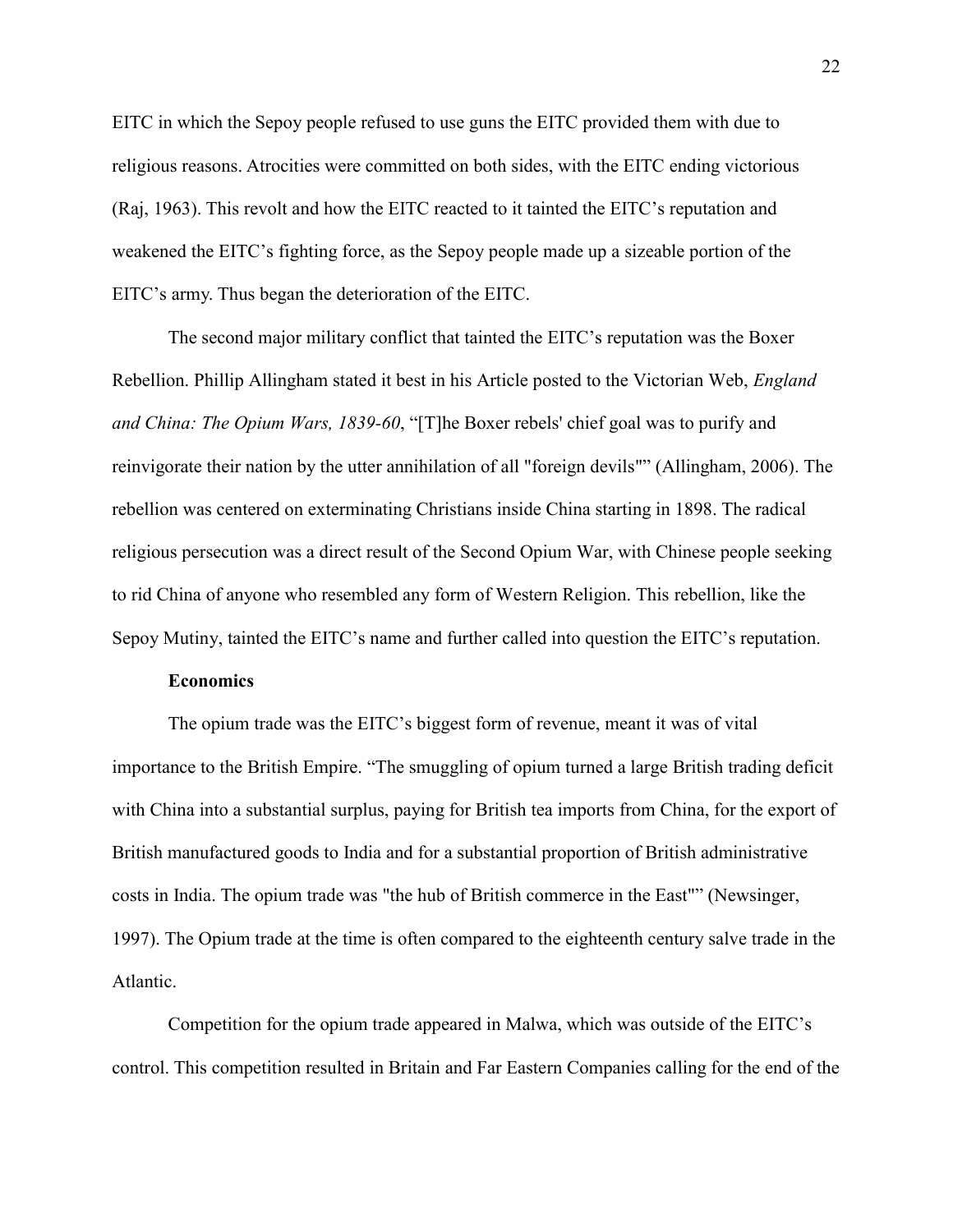monopoly the EITC had over the Chinese tea and opium trade, which was provided by the EITC's Charter. (Eyles, 1995) The termination of the charter would mean the end of the EITC, as without a charter the EITC would not have the power of Britain backing it.

# **Did the Opium Wars Cause the fall of the EITC?**

As stated above, historians like Jeffery Wasserstrom, Pamela Crossley, P.J. Marshall and Christopher Bayly have linked both the Sepoy Mutiny and the Boxer Rebellion to the fall of the EITC. However, the fall of the EITC needs to be analyzed starting with the two Opium Wars. These wars showed the rest of the world that although not successfully, the EITC could be stood up to. Therefore the Opium Wars started what would eventually become the movement against the EITC and the rest of the Western World.

The Opium Wars lead to tensions being strained, which then lead to rebellions that tarnished the name of the EITC. These rebellions created a sense of doubt that the EITC could not effectively run and maintain the colonies it possessed. This doubt exhibited itself following the Sepoy Mutiny, after which the British Crown enacted the Indian Act. The Act stripped the EITC of their responsibilities of ruling over India. These responsibilities were then passed to the British Crown and Parliament (Hurley & Gordon, 2009). In the years following the India Act, the British Crown and Parliament continued to pass laws limiting the trade the EITC participated in by breaking the EITC's monopoly over different regions, such as China and India.

Though the Opium Wars did not directly cause the end of the EITC, they kick-started the process by causing a situation and straining a country to the point where it rebelled. The act of rebelling showed the rest of the world that the EITC could be stood up too, even if the result did not end in the rebel's favor. By rebelling, it showed the upheaval these regions were experiencing, which the British Government took notice of and eventually acted upon by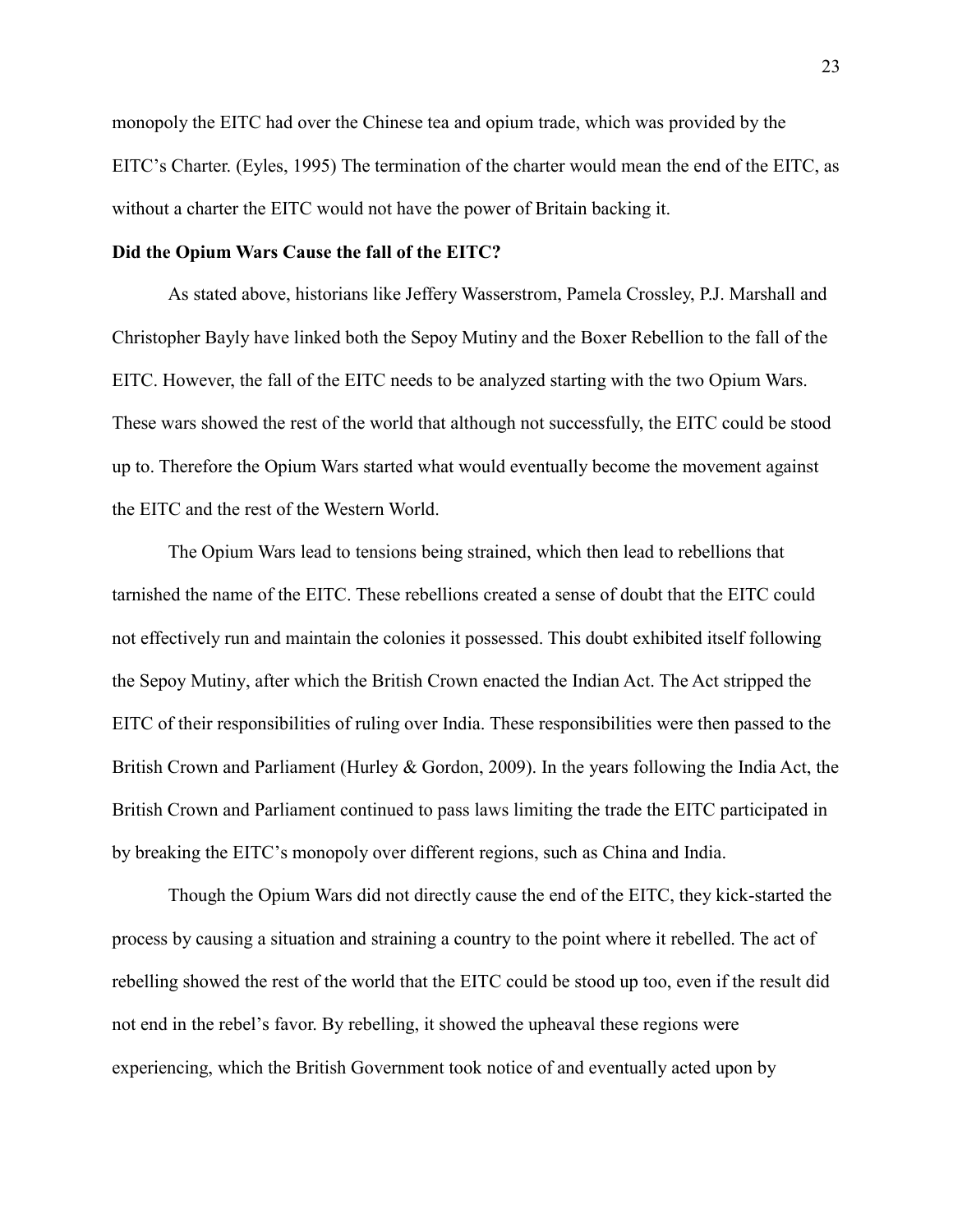removing the EITC from power in certain areas and by breaking the EITC's trade monopolies once these monopolies became obsolete.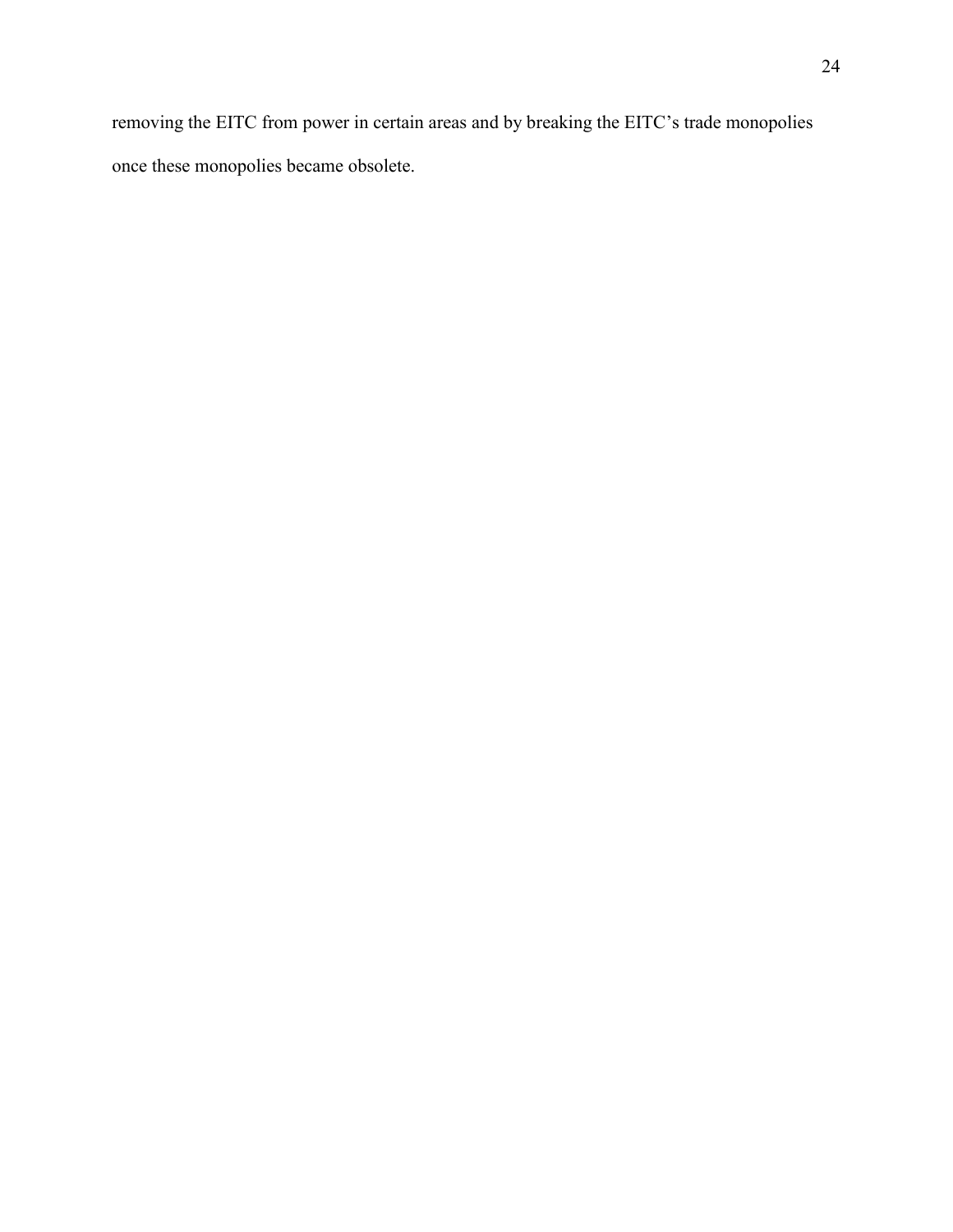#### Bibliography

- Allingham, P. (2006). England and China: The Opium Wars, 1839-60. *The Victorian Web: An Overview*.
- Andrews, K. (2012). *Poppies or Peace: The Relationship Between Opium Production and Conflict.* (Master of Military Art and Science), U.S. Army Command and General Staff College (0704-0188)
- Barrow, I. (2017). *The East India Company 1600-1858*. In Vol. 1. (pp. 176).
- Bayly, C. A. (1989). *Imperial meridian : the British empire and the world, 1780-1830* (Vol. 1). London, United Kingdom: Longman, 1989.
- Bayly, C. A. (1996). *Empire and information : intelligence gathering and social communication in India, 1780-1870*. Cambridge ; New York: Cambridge University Press.
- Bayly, C. A., & Harper, T. N. (2005). *Forgotten armies : the fall of British Asia, 1941-1945* (Vol. 1). Cambridge, Mass. ; London: Harvard University Press.
- Blessing, O. L. E. (2015). China weeps: The Opium Wars and China's stolen history. *Collections: A Journal for Museum and Archives Professionals, 11*(1), 27.
- Bowen, H. V. (2000). 400 Years of the East India Company. *History Today, 50*(7), 47.
- Crossley, P. K. (1990). *Orphan warriors : three Manchu generations and the end of the Qing world* (Vol. 1). Princeton, N.J. ; Oxford: Princeton University Press.
- Crossley, P. K. (2010). *The wobbling pivot, China since 1800 : an interpretive history* (Vol. 1). Chichester, West Sussex, U.K.: Wiley-Blackwell, 2010.
- Crossley, P. K. (2014). In the Hornet's Nest. *London Review of Books, April, 17*, 9-10.
- Dalrymple, W. (2015). The East India Company: The original corporate raiders.
- Eyles, D. (1995). *The Abolition of the East India Company's Monopoly, 1833.* (Ph.D), The University of Edinburgh (United Kingdom), Ann Arbor. (D-85688 )
- Feige, C., & Miron, J. A. (2008). The Opium Wars, Opium Legalization and Opium Consumption in China. In (2 ed., Vol. 15, pp. 911-913): Applied Economics Letters.
- Grover, C. (2009). *Reflections on state nationalism in Chinese historical pedagogy: Accounts of the Second Opium War in Chinese middle-school history textbooks from 1912 and 2007.* (Masters of Arts), University of British Columbia British Columbia. (10.14288/1.0068209)
- Hartey, D. (2010). Comparing validation results for two DIME/PMESII models: Understand coverage profiles.
- Hartley, D. S. (2010). VV&A for DIME/PMESII models. In (Vol. 1, pp. 219-242).
- Howard, N. (2012). Diplomatic, information, military and economic power (DIME): an effects modeling system. In (pp. 4). Durgapur, India: IEEE.
- Hurley, M. C., & Gordon, R. C. (2009). *The Indian Act*: Parliamentary Information and Research Service.
- Janin, H. (1999). *The India-China Opium Trade in the Nineteenth Century* (Illistrated ed. Vol. 1): McFarland.
- Kozloski, R. (2009). The Information Domain as an Element of National Power. *Strategic Insights, 3*(1), 9.
- Kranton, R., Anand. (2008). Contracts, Hold-Up, and Exports: Textiles and Opium in Colonial India. In (3 ed., Vol. 98, pp. 967-989): American Economic Review.
- Marchant, L. (2002). The wars of the poppies. In (42 ed., Vol. 52). London: History Today.